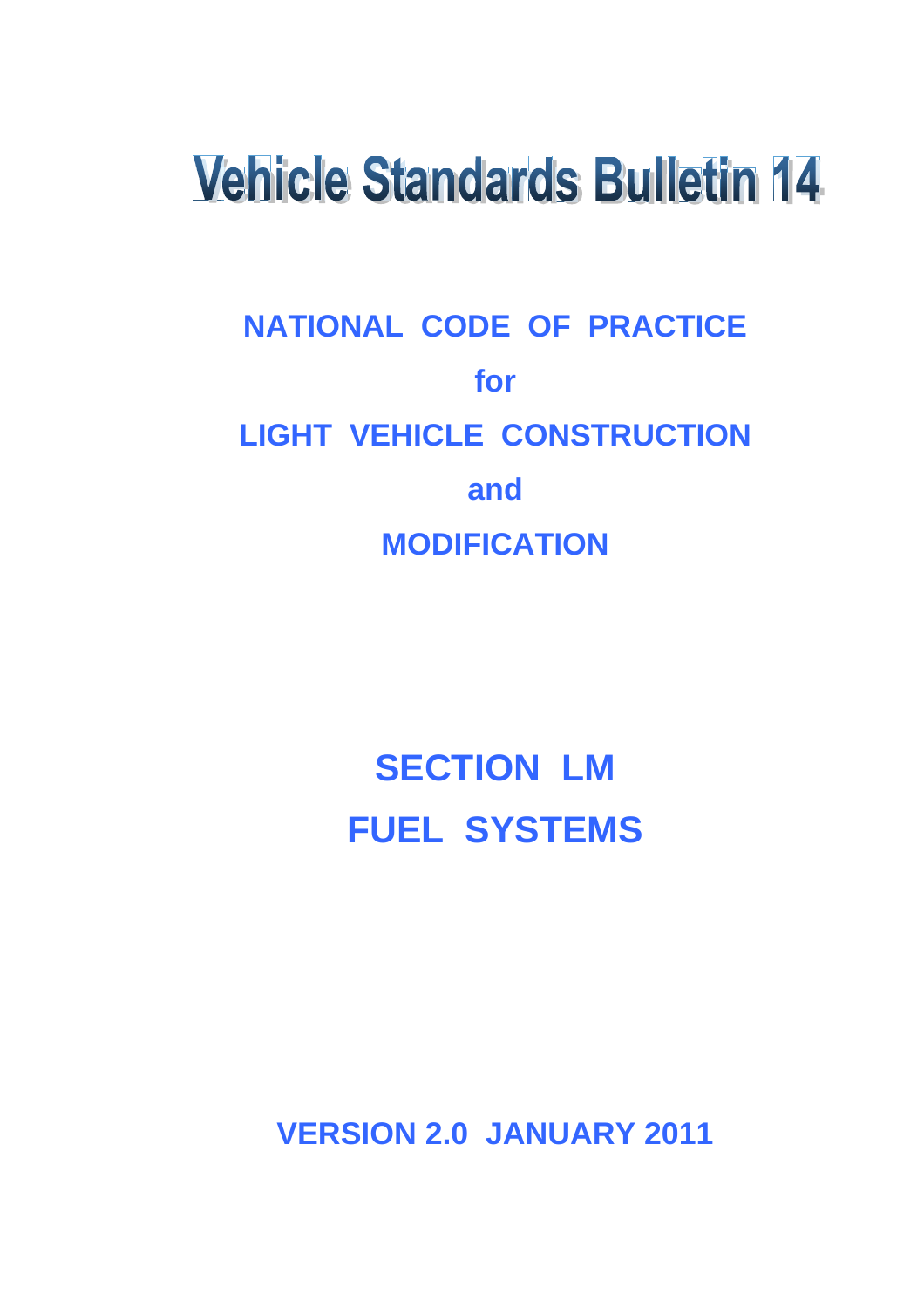#### **Vehicle Standards Bulletin 14**

#### *National Code of Practice for Light Vehicle Construction and Modification* **(VSB 14)**

#### *Important Information for Users*

Users of VSB 14 need to be aware that this document needs to be used in conjunction with the appropriate administrative requirements of the jurisdiction in which they wish to either register a vehicle or to obtain approval for a modification for an already registered vehicle. *Administrative requirements* include, amongst other things, processes for vehicle registration, obtaining exemptions, obtaining modification approvals, vehicle inspections, preparation and submission of reports and the payment of appropriate fees and charges.

If unsure of any of the requirements specified in VSB 14, or if more information is needed for any other issues concerning the administrative requirements, users should contact their relevant Registration Authority **prior** to commencing any work.

While VSB 14 provides advice on the construction of Individually Constructed Vehicles (ICVs) and the execution of modifications, it is not to be taken to be a design manual. Determination of component strength, performance, suitability and functionality must be either calculated or determined on a case by case basis by suitably qualified personnel experienced in each matter under consideration.

Users of VSB 14 also need to ensure that they refer to the most recent version of the relevant Section/s when working on a project. The version is identified by the version number and date on the face page of each Section. The version and date is also located in the footer of each page in each Section. On the website the version number is specified in the Section file name for easy identification.

If a project is taking a long time to complete, check the currency of the version you are using.

Users must be familiar with the provisions stated in the Preface and Introduction. These two Sections provide the necessary background information to assist users in understanding how VSB 14 is administered by Registration Authorities across Australia, on how it is structured, and the meaning of the types of modification codes specified in VSB 14. If not already done so, users should download them for study and reference.

Understanding these requirements is important to ensure that the correct processes are followed thereby reducing the likelihood of having work rejected by Registration Authorities.

Many of the Sections refer to other Sections within VSB 14 for further information or additional requirements. Users must read and apply all relevant Sections.

If in doubt about any issue concerning or contained in VSB 14, users should seek clarification from the appropriate State or Territory Registration Authority.

**Please do not contact Vehicle Safety Standards (VSS) of the Australian Government Department of Infrastructure and Transport in Canberra about VSB 14. VSS provides the website as a service only.**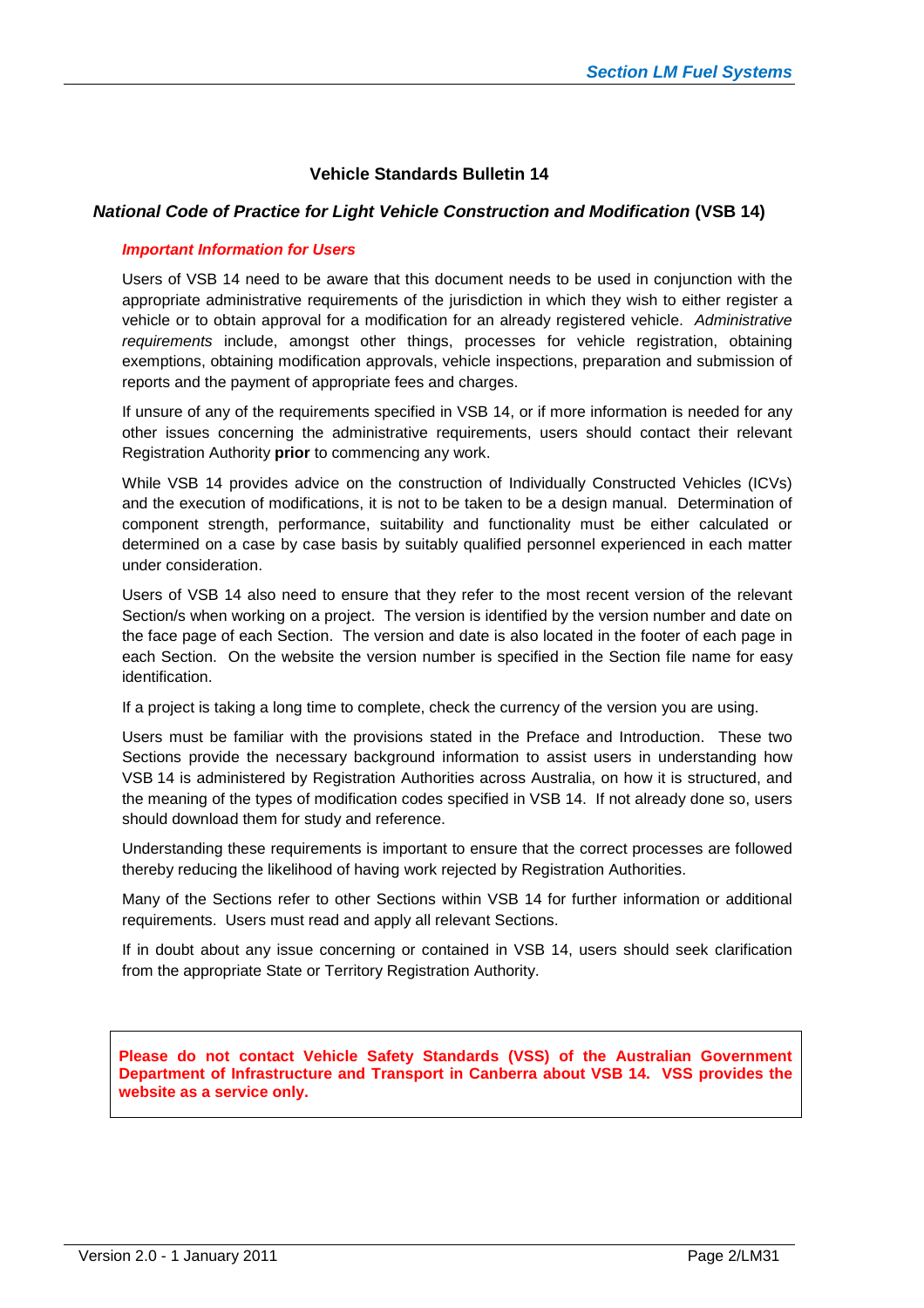# **Document Amendments by Version**

**Version 2.0 Published 1 January 2011**

# **Version** Amendments

Reference to *CNG* has now been replaced with the more generic *NG* except where reference to *CNG* is specifically required.

Checklist LM2 has been completely replaced with a new version to better reflect the contents of AS/NZS 1425. It now also references the clauses in the standard that apply to each checklist question.

This document has also a number of editorial amendments that have had no affect on its technical content.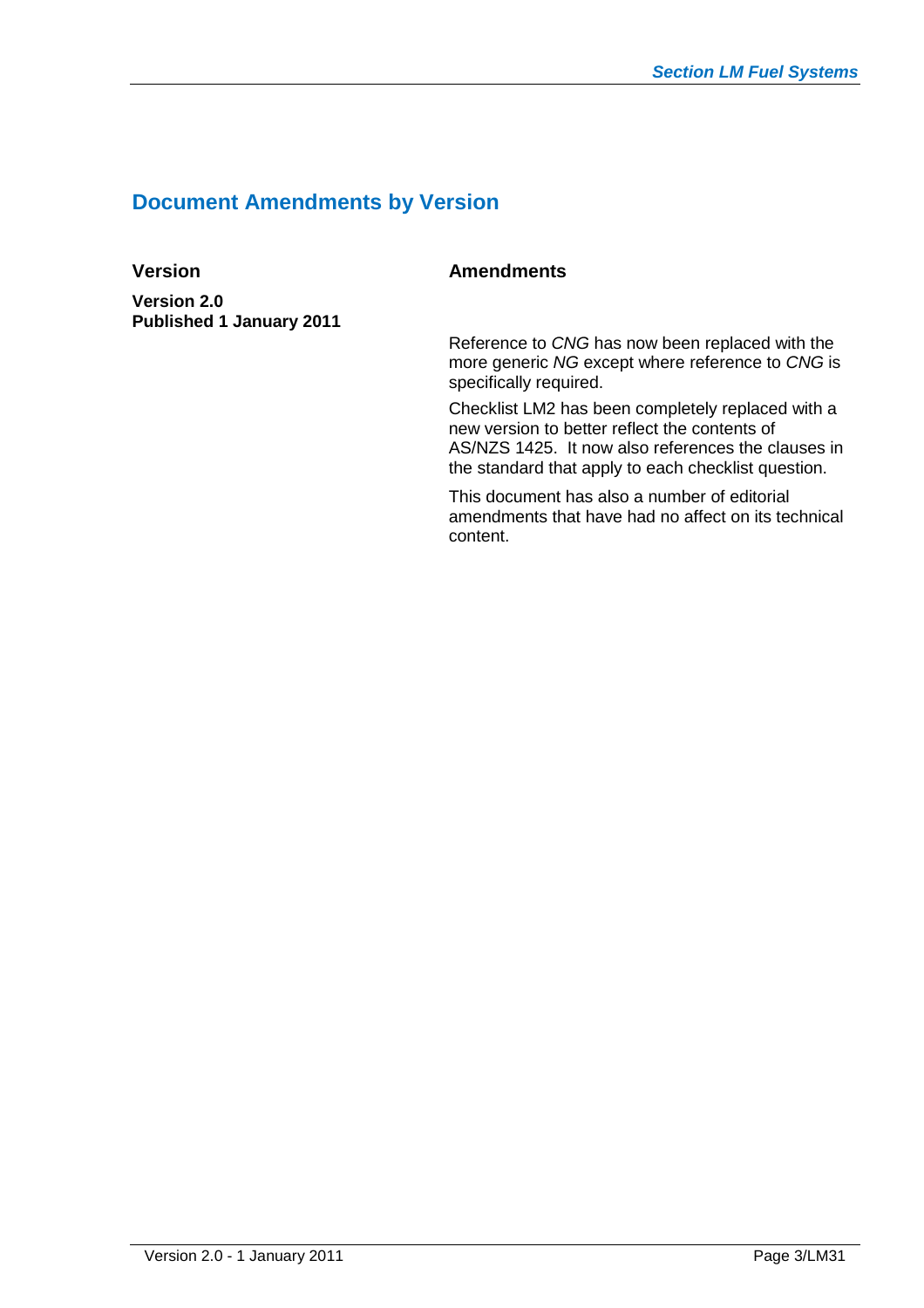# **CONTENTS**

|              |                 |                                                                                            | Page           |
|--------------|-----------------|--------------------------------------------------------------------------------------------|----------------|
| 1            | <b>Scope</b>    |                                                                                            | 5              |
|              | 1.1             | <b>Basic Modifications Not Requiring Certification</b>                                     | 5              |
|              | 1.2             | Modifications that may be Certified                                                        | 5              |
| $\mathbf{2}$ |                 | <b>General Requirements</b>                                                                | 5              |
|              | 2.1             | <b>Fuel Lines</b>                                                                          | 5              |
|              | 2.2             | Fuel Tanks (Other than LP Gas/NG Containers)                                               | 6              |
|              | 2.3             | Fabrication                                                                                | $\overline{7}$ |
| 3            |                 | <b>Australian Design Rules</b>                                                             | 7              |
| 4            |                 | <b>Basic Modifications Not Requiring Certification</b>                                     | 8              |
|              | 4.1             | <b>Fuel Lines</b>                                                                          | 8              |
|              | 4.2             | <b>Fuel Filters and Pumps</b>                                                              | 8              |
| 5            |                 | Modifications that may be Certified Under the LM Codes                                     | 9              |
|              | LM <sub>1</sub> | <b>Fuel Tank Alteration</b>                                                                | 10             |
|              |                 | Checklist                                                                                  | 12             |
|              | LM <sub>2</sub> | Installation of Liquefied Petroleum Gas (LP Gas) Fuel<br><b>Systems and Gas Containers</b> | 15             |
|              |                 | <b>Checklist</b>                                                                           | 21             |
|              | LM <sub>3</sub> | Natural Gas (NG) Fuel System Installations and<br>Modification                             | 26             |
|              |                 | <b>Checklist</b>                                                                           | 30             |
|              |                 |                                                                                            |                |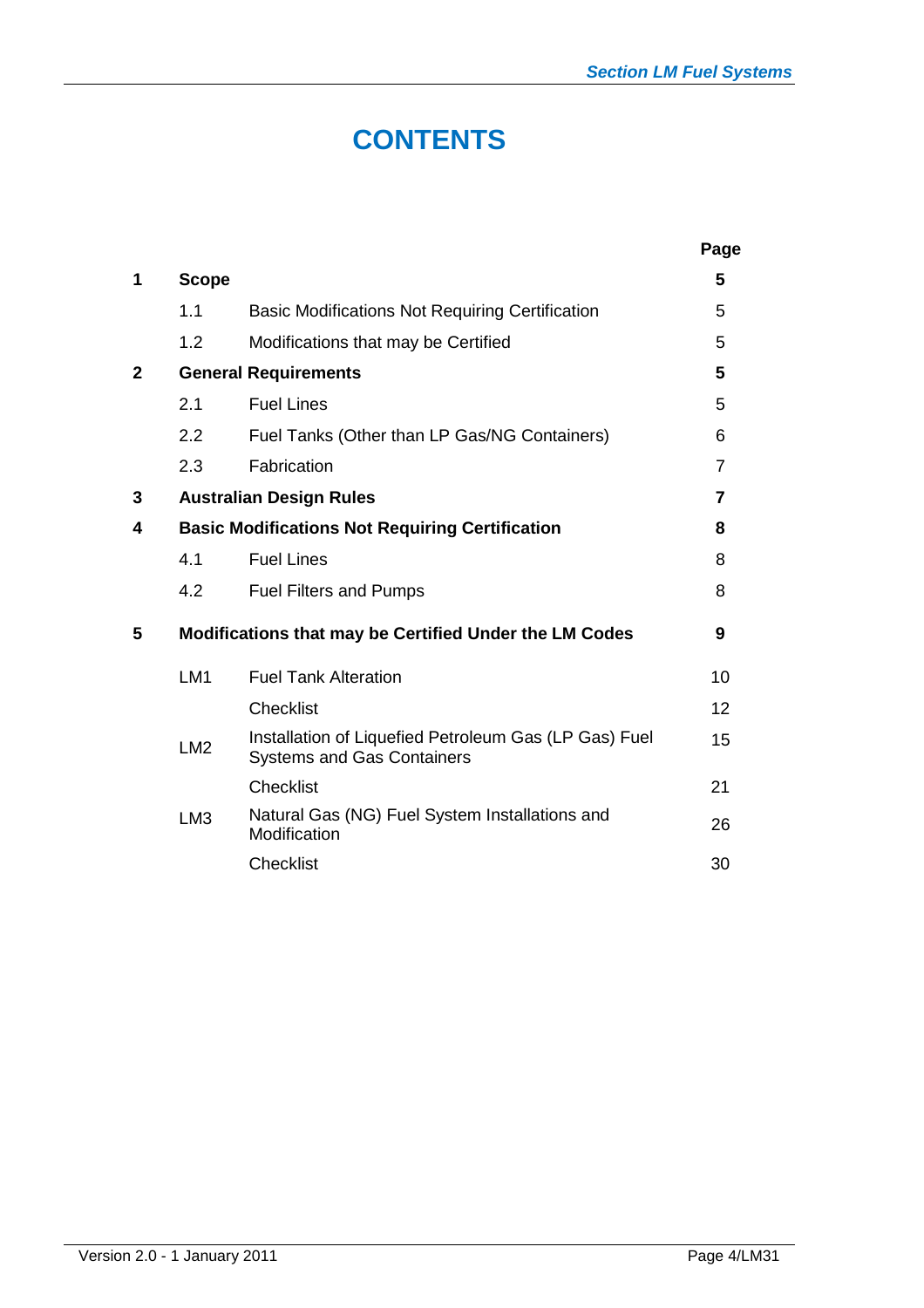#### **1 SCOPE**

Section LM outlines the minimum design, installation and fabrication requirements for light vehicle modifications involving fuel systems.

#### **Section LM does not apply to ADR category L-group vehicles and motor cycles.**

The term *modify/modification* used in this Section also means *install/installation* and *convert/conversion* as appropriate.

#### **1.1 BASIC MODIFICATIONS NOT REQUIRING CERTIFICATION**

The following modifications may be performed without certification:

- Fitting replacement fuel lines;
- Fitting additional fuel filters;
- Fitting alternative fuel pumps; and
- Fitting a manufacturer's optional fuel system.

#### **1.2 MODIFICATIONS THAT MAY BE CERTIFIED**

The following modifications may be performed under the Section LM Codes:

- Fitting an additional or replacement fuel tank and associated componentry;
- Fitting a surge tank;
- Installing a Liquefied Petroleum Gas (LP Gas) fuel system; and
- Installing a Natural Gas (NG) fuel system.

The design installation and fabrication requirements for all of the above modifications are contained in sub-section 2 *General Requirements* and also in the relevant sub-sections 4 and 5.

#### **Note: Codes LM2 and LM3 are not utilised in Queensland**

#### **2 GENERAL REQUIREMENTS**

This sub-section applies to all light vehicles and must be read and applied in conjunction with all the LM Codes applicable to the proposed modifications.

Modified vehicles must continue to comply with the ADRs to which they were originally constructed, except as allowed for in the Australian Vehicle Standards Rules (AVSR). These modified vehicles must also comply with the applicable in-service requirements of the AVSR.

Modified pre-ADR vehicles must continue to comply with the AVSR.

*Compliance with the AVSR* also means compliance with the equivalent regulations of a State or Territory of Australia.

#### **2.1 FUEL LINES**

This clause refers to any fuel hose, pipe or tubing used in a vehicle's fuel system, irrespective of the fuel type used.

The material for fuel lines must be compatible for both the type of fuel and fuel system to be used and must comply with all applicable standards.

Fuel lines must be securely fastened. Push-on type hose connections must be fitted with a positive means of retention to reduce the possibility of fire due to leakage or fuel hoses coming adrift and spraying fuel over electrical components or hot exhaust components. Where hose clamps or clips are used the end of the mating pipe must have provision to aid the retention of the hose.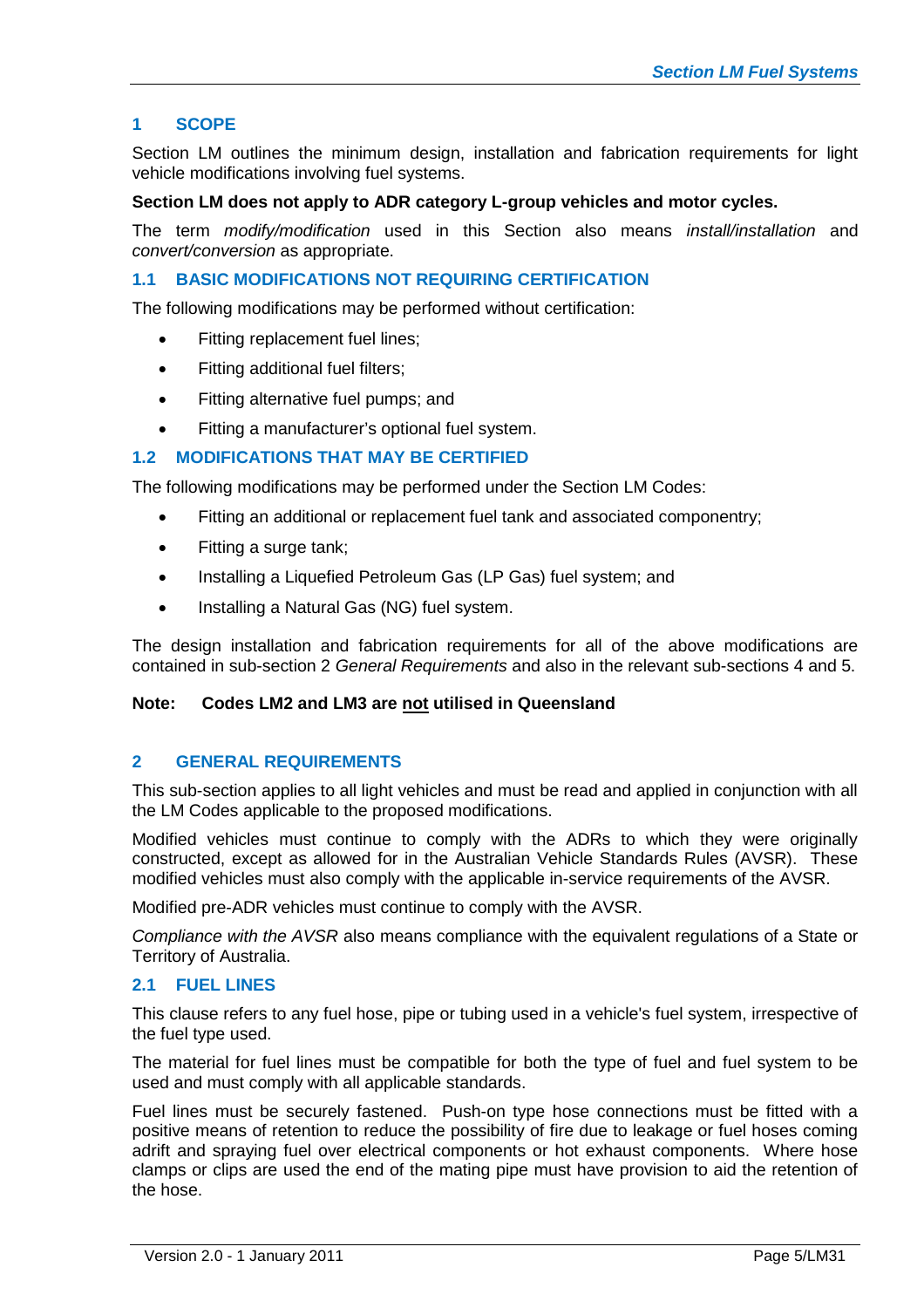Fuel lines must be well clear of extremely hot components such as the exhaust system or turbocharger (if fitted). Fuel lines must be adequately supported and where under a vehicle, must be protected from road debris and damage either by chassis/body members or shielding.

Fuel lines must be adequately protected from chafing or damage where they pass through panels, bulkheads or chassis members.

#### **2.2 FUEL TANKS (Other than LP Gas/NG Containers)**

Fuel system modifications, replacement fuel tanks and *drop tanks* must meet the following requirements:

- The vehicle must have a minimum ground clearance of 100mm and meet the minimum ground clearance requirements as defined in ADR 43;
- No part of any fuel tank or fuel system component must lie below a plane created as a component of that vehicle's Departure Angle<sup>[1](#page-5-0)</sup>;
- Any fuel tank or fuel system component must be at least 100mm inboard of the OEM permanent body work (excluding the filler neck and assembly);
- Any fuel tank or fuel system component with a ground clearance of 200mm or less must be adequately protected by shields or adjacent vehicle components;
- In the event of any tyre being deflated, no parts of the fuel tank or fuel system must contact the road surface;
- If a replacement tank of a 125% or larger capacity than the original uses the original mountings, their strength must be checked and shown to be adequate by a Signatory;
- Replacement fuel tanks must not adversely affect the suspension travel, controllability, handling or road holding of the vehicle;
- The fuel filler inlet and cap should be located outside of the vehicle. Where an inlet is located inside a vehicle, it must not be inside the passenger compartment and the inlet must be separately sealed from the rest of the vehicle to ensure fumes do not enter the passenger cabin and that provisions are made to ensure any fuel spills are localized and drain outside the vehicle;
- The fuel tank and filler shall be so arranged that any overflow or leakage of fuel cannot accumulate nor contact the exhaust or electrical systems; and
- Any apertures created to allow for the installation of the fuel tanks must be suitably sealed to prevent the entry of exhaust, road or petrol fumes into the cabin of the vehicle.

#### **Additional Requirements for Vehicles fitted with Evaporative Emission Control Systems**

- All of the fuel tank evaporative controls for ventilation of the tank must be installed and operational to prevent hydrocarbon emissions entering the atmosphere;
- If the replacement fuel tank has a greater capacity than the largest optional fuel tank available for the vehicle, an additional or larger canister of sufficient capacity must be fitted to vehicles equipped with evaporative emission control systems; and
- Vehicles originally fitted with fuel tanks with expansion/vapour spaces must continue to provide these facilities (e.g. modified fuel tanks must have vapour spaces proportional to their new capacity). Vehicles originally equipped with independent liquid/vapour

<span id="page-5-0"></span><sup>1</sup> Departure Angle is the greatest angle between the horizontal plane and the plane from the static loaded rear tyres to the lowest, rearmost extremity of the Original Equipment Manufacturer's (OEM) permanent body work.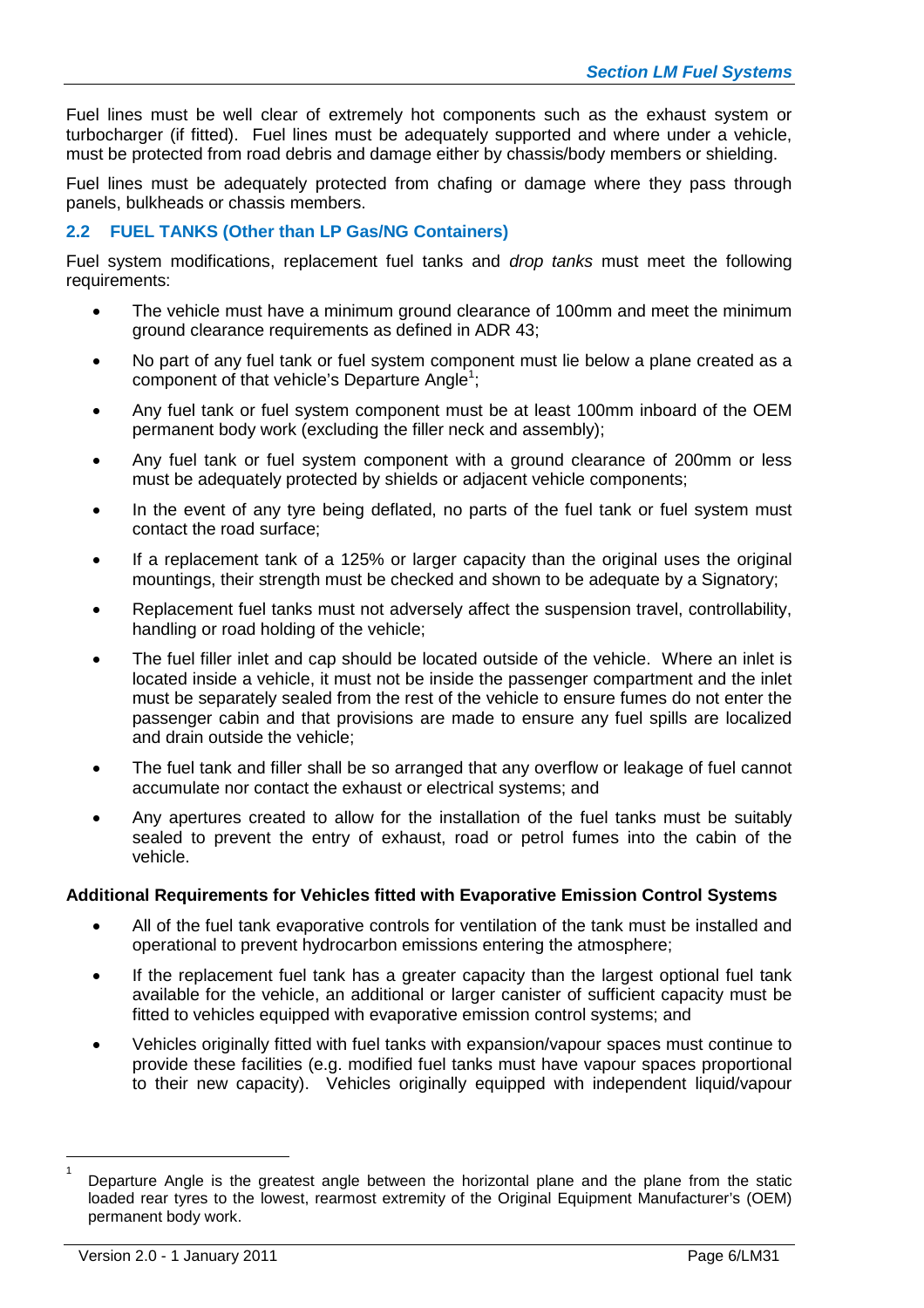separators must have either an additional separator or that provision built into the new tank.

#### **2.3 FABRICATION**

All work must be performed in accordance with recognised engineering standards. Cutting, heating, welding or bending of components should be avoided by choosing unmodified production components wherever possible.

#### **2.3.1 Welding, Fasteners and Electroplating**

Mandatory requirements and guidance on the above items are contained in Section LZ *Appendices.*

- For the use of fasteners refer to Appendix A *Fasteners*;
- For welding techniques and procedures refer to Appendix C *Heating and Welding of Steering Components*; and
- For electroplating refer to Appendix D *Electroplating*.

#### **3 AUSTRALIAN DESIGN RULES**

A modified vehicle must continue to comply with the ADRs to which it was originally constructed, except as allowed for in the AVSR.

Outlined in Table LM1 below are requirements and/or components of the vehicle that may be affected by the modifications and that may require re-certification, testing and/or data to show continuing compliance for the modified vehicle. This is not an exhaustive list and other modifications may also affect ADR compliance.

| <b>ADRs</b>   | <b>DETAIL</b>                                                                       |
|---------------|-------------------------------------------------------------------------------------|
| ADR 26, 27x   | <b>Vehicle Engine Emission Control</b>                                              |
| ADR 37, 37/   | <b>Vehicle Emission Control</b>                                                     |
| <b>ADR 40</b> | <b>Light Duty Vehicle Emissions Control</b>                                         |
| ADR 41, 41/   | Mandatory Operation on Unleaded<br>Petrol,<br>Evaporative emission controls         |
| ADR 42/       | General Safety Requirements, The requirements<br>for positioning of oxpount outlets |

#### **Table LM1 Summary of items that if modified, may detrimentally affect compliance with applicable ADRs**

|         | for positioning of exhaust outlets.                                                     |
|---------|-----------------------------------------------------------------------------------------|
| ADR 43/ | Vehicle Configuration and Dimensions (Includes<br>provisions for ground clearance).     |
| ADR 44/ | Specific Purpose Vehicle Requirements (Includes<br>provisions for LP Gas installation). |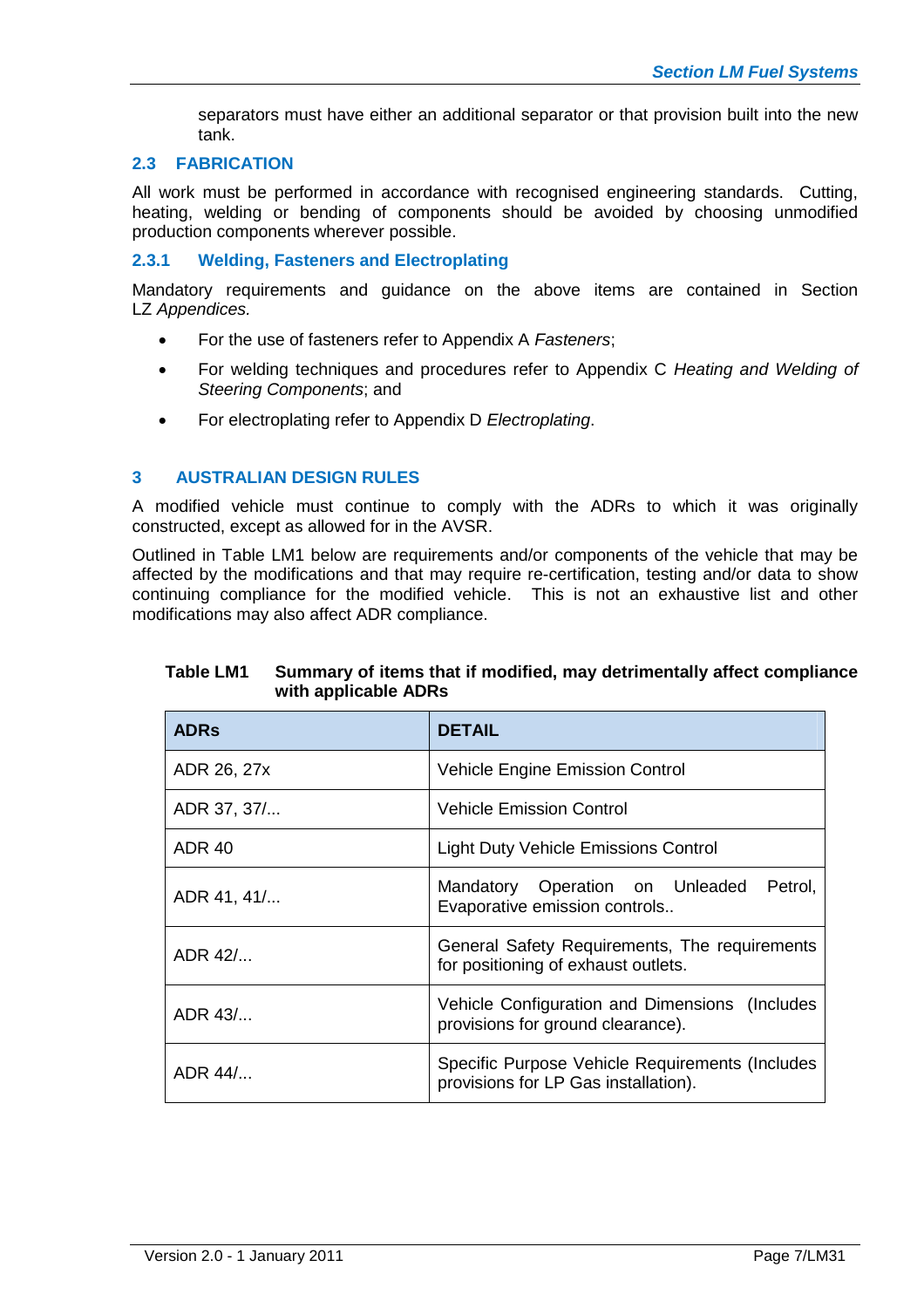| ADR 79/   | Vehicle Emission Control. This vehicle standard<br>is applicable to all M and N category vehicles with<br>a Gross Vehicle Mass (GVM) less than or equal<br>to 3.5 tonnes and with an engine that operates on<br>petrol, diesel, liquefied petroleum gas or natural<br>gas. |
|-----------|----------------------------------------------------------------------------------------------------------------------------------------------------------------------------------------------------------------------------------------------------------------------------|
| $ADR 80/$ | Emission Control for Heavy Vehicles. (This ADR<br>applies to vehicles of the M and N ADR<br>categories, with a GVM greater than 3.5 tonnes).                                                                                                                               |

To determine the ADRs that apply to the vehicle in question, refer to the applicability tables in Section LO. Vehicles manufactured on or after 1 January 1969 and prior to 1 July 1988 need to comply with the Second Edition ADRs whilst vehicles manufactured after this date need to comply with the Third Edition ADRs. Section LO has separate applicability tables for each edition.

Alternatively, ADR applicability tables for individual vehicle categories may be referenced on the Department of Infrastructure and Transport *RVCS* website at the following address and under the section titled *ADR Applicability Tables*:

#### **http://rvcs.dotars.gov.au/**

The ADRs apply according to the vehicle's category and date of manufacture. It is the responsibility of the signatory to refer to the appropriate ADR applicable to the vehicle.

#### **4 BASIC MODIFICATIONS NOT REQUIRING CERTIFICATION**

The following modifications may be carried out provided they do not affect compliance with the ADRs, compliance with regulations including applicable vehicle standards and provided they meet the following general safety requirements.

#### **4.1 FUEL LINES**

The fitting of alternative or replacement fuel lines may be performed without certification, provided that:

- the installation is in accordance with good engineering practice;
- all components used are unmodified;
- the fuel lines are secured, properly supported and shielded against heat, abrasion and impact damage; and
- the fuel lines do not leak.

#### **4.2 FUEL FILTERS AND PUMPS**

The fitting of additional fuel filters and/or alternative or replacement fuel pumps may be performed without certification, provided that:

- the installation is in accordance with good engineering practice;
- all components used are unmodified;
- the alternative/replacement fuel filter and/ or fuel pump are secured, properly supported and shielded against heat, abrasion and impact damage; and
- the alternative/replacement fuel filter and/ or fuel pump do not leak.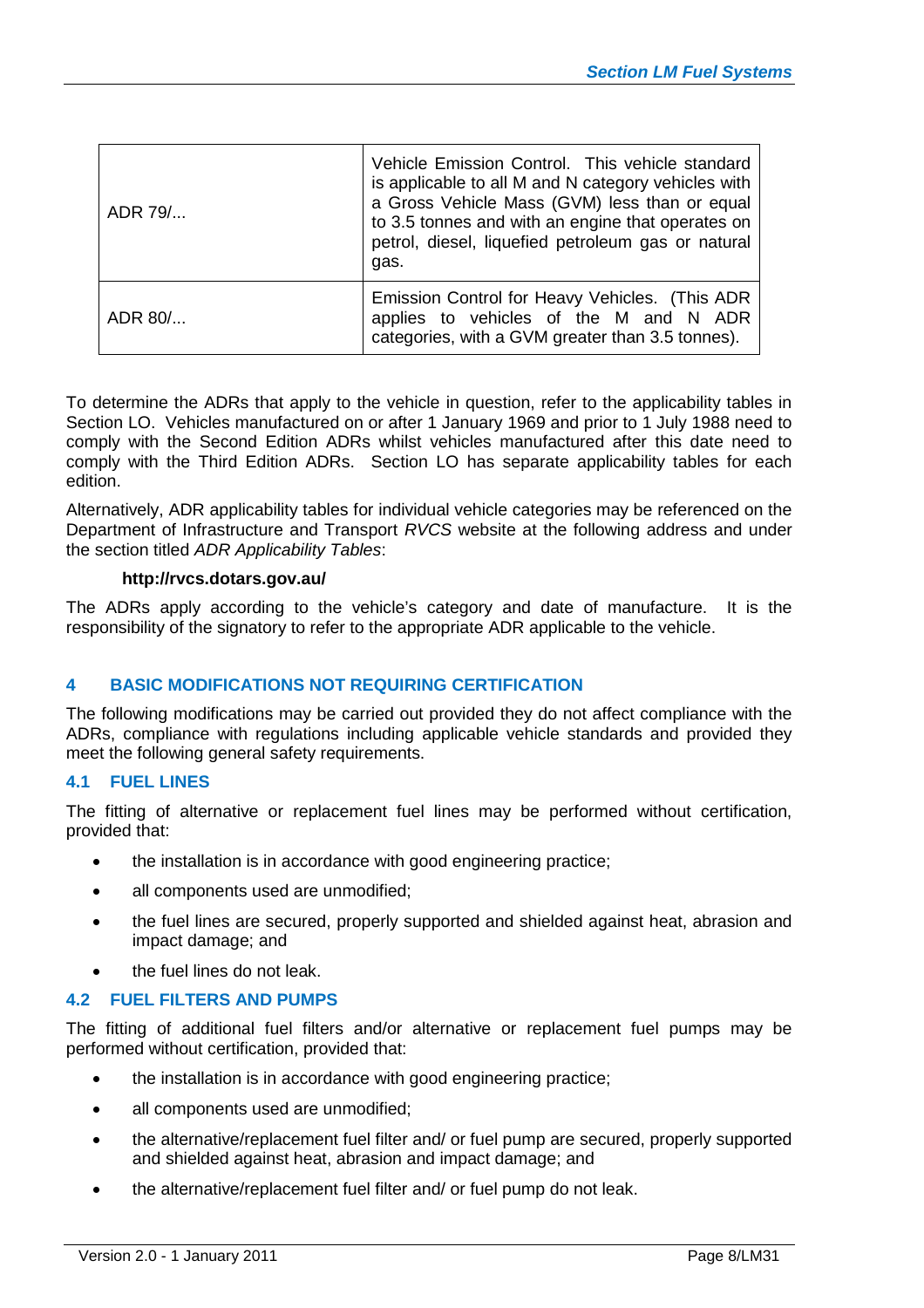### **5 MODIFICATIONS THAT MAY BE CERTIFIED UNDER THE LM CODES**

This section specifies particular requirements and covers limitations on work that may be carried out under individual LM Codes.

Each Code is supplemented with a checklist (refer to Table LM2)

**Table LM2 LM Code Directory**

| <b>LM Codes</b> |                                                                                     | Page |
|-----------------|-------------------------------------------------------------------------------------|------|
| LM <sub>1</sub> | <b>Fuel Tank Alteration</b>                                                         | 10   |
|                 | Checklist                                                                           | 12   |
| LM2             | Installation of Liquefied Petroleum Gas (LP Gas) Fuel Systems<br>and Gas Containers | 15   |
|                 | Checklist                                                                           | 21   |
| LM <sub>3</sub> | Natural Gas (NG) Fuel System Installations and Modification                         | 26   |
|                 | <b>Checklist</b>                                                                    | 30   |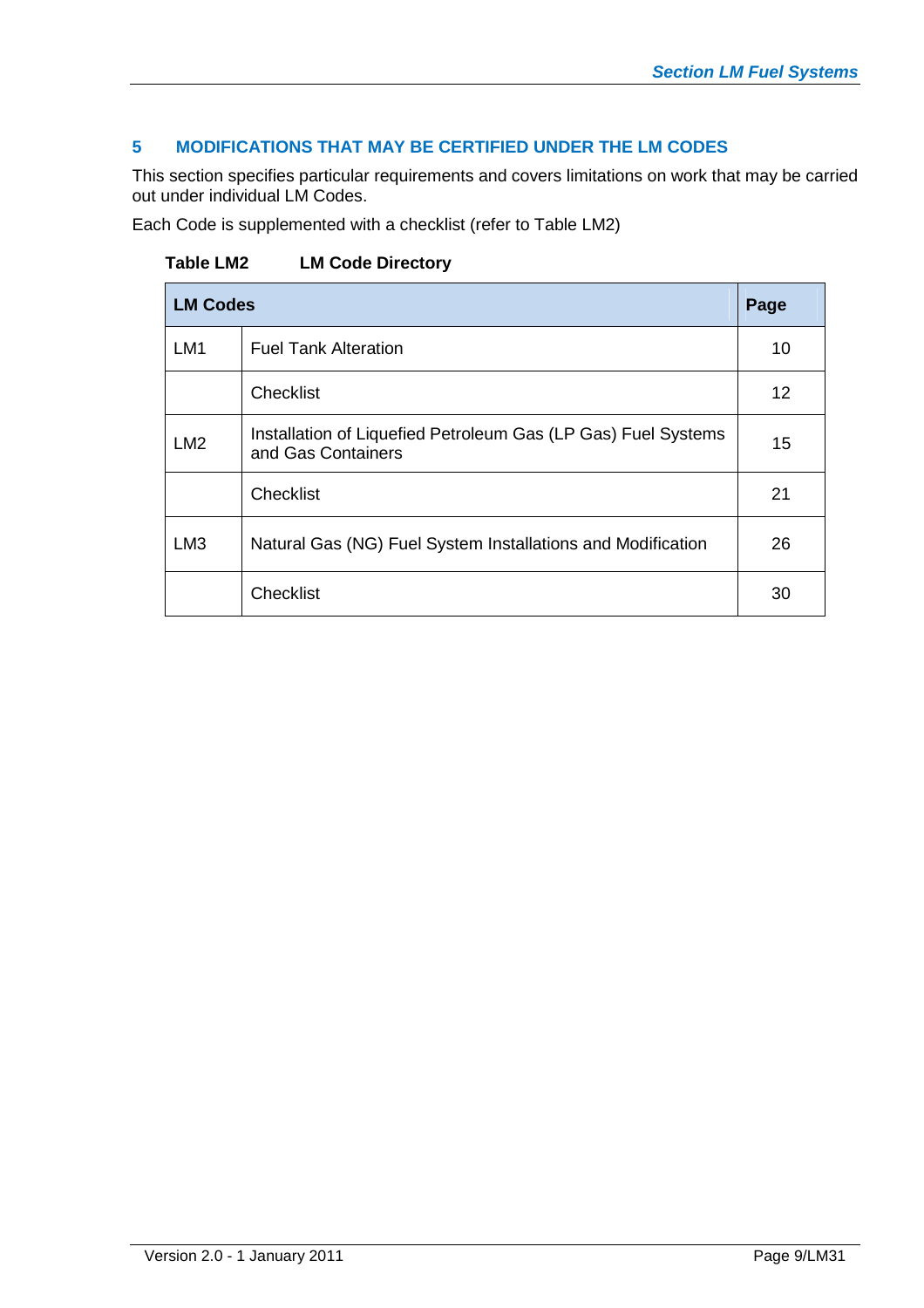# **FUEL TANK ALTERATION**

### **CODE LM1**

#### **SCOPE**

Code LM1 covers the installation of alternative fuel tanks and the installation of surge tanks in light motor vehicles other than ADR category L-group vehicles and pre-ADR motor cycles and motor tricycles.

#### **MODIFICATIONS COVERED UNDER CODE LM1**

The following is a summary of the modifications that may be performed under Code LM1:

- Fitting an alternative fuel tank; and
- Fitting a surge tank.

#### **MODIFICATIONS NOT COVERED UNDER CODE LM1**

Modifications not covered under Code LM1:

Fitting an alternative fuel system (this is covered by Code LM2 or LM3).

#### **COMPLIANCE WITH REGULATIONS**

Modified vehicles must continue to comply with the ADRs to which they were originally constructed, except as allowed for in the AVSR. These modified vehicles must also comply with the applicable in-service requirements of the AVSR.

Modified pre-ADR vehicles must continue to comply with the AVSR.

*Compliance with the AVSR* also means compliance with the equivalent regulations of a State or Territory of Australia.

Outlined below in Table LM3 are areas of the vehicle that may be affected by the modifications and that may require re-certification, testing and/or data to show compliance for the modified vehicle. This is not an exhaustive list and other modifications may also affect ADR compliance.

| <b>ADRS</b>        | <b>DETAIL</b>                                                                           |  |  |  |  |  |  |
|--------------------|-----------------------------------------------------------------------------------------|--|--|--|--|--|--|
| ADR 26, 27x        | <b>Vehicle Engine Emission Control</b>                                                  |  |  |  |  |  |  |
| ADR 37, 37/        | <b>Vehicle Emission Control</b>                                                         |  |  |  |  |  |  |
| <b>ADR 40</b>      | <b>Light Duty Vehicle Emissions Control</b>                                             |  |  |  |  |  |  |
| ADR 41, 41/        | Mandatory Operation on Unleaded<br>Petrol,<br>Evaporative emission controls.            |  |  |  |  |  |  |
| ADR 42/            | General Safety Requirements, The requirements for<br>positioning of exhaust outlets.    |  |  |  |  |  |  |
| ADR 43/            | Vehicle Configuration and Dimensions<br>(Includes)<br>provisions for ground clearance). |  |  |  |  |  |  |
| $ADR$ 44/ $\ldots$ | Specific Purpose Vehicle Requirements (Includes<br>provisions for LP Gas installation). |  |  |  |  |  |  |

#### **Table LM3 Summary of items that if modified, may detrimentally affect compliance with applicable ADRs**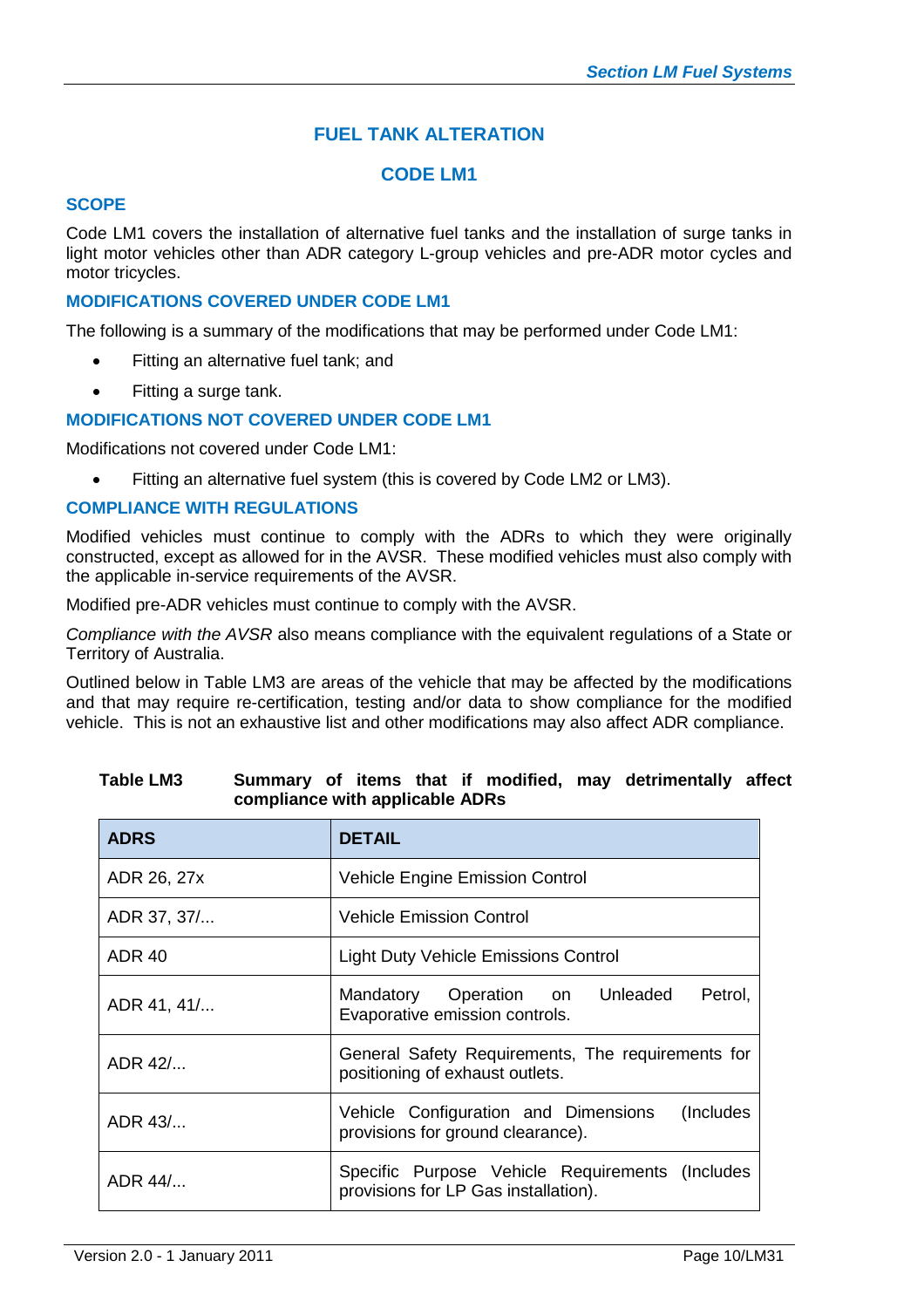| ADR 79/ | Vehicle Emission Control. This vehicle standard is<br>applicable to all M1 and N1 category vehicles with a<br>GVM less than or equal to 3.5 tonnes and with an<br>engine that operates on petrol, liquefied petroleum<br>gas or natural gas. |
|---------|----------------------------------------------------------------------------------------------------------------------------------------------------------------------------------------------------------------------------------------------|
| ADR 80/ | Emission Control for Heavy Vehicles. (This ADR<br>applies to vehicles of the M and N ADR categories,<br>with a GVM greater than 3.5 tonnes).                                                                                                 |

**Note**: Any modifications to the vehicle that involve structural changes may affect compliance with seat belt and child restraint anchor points.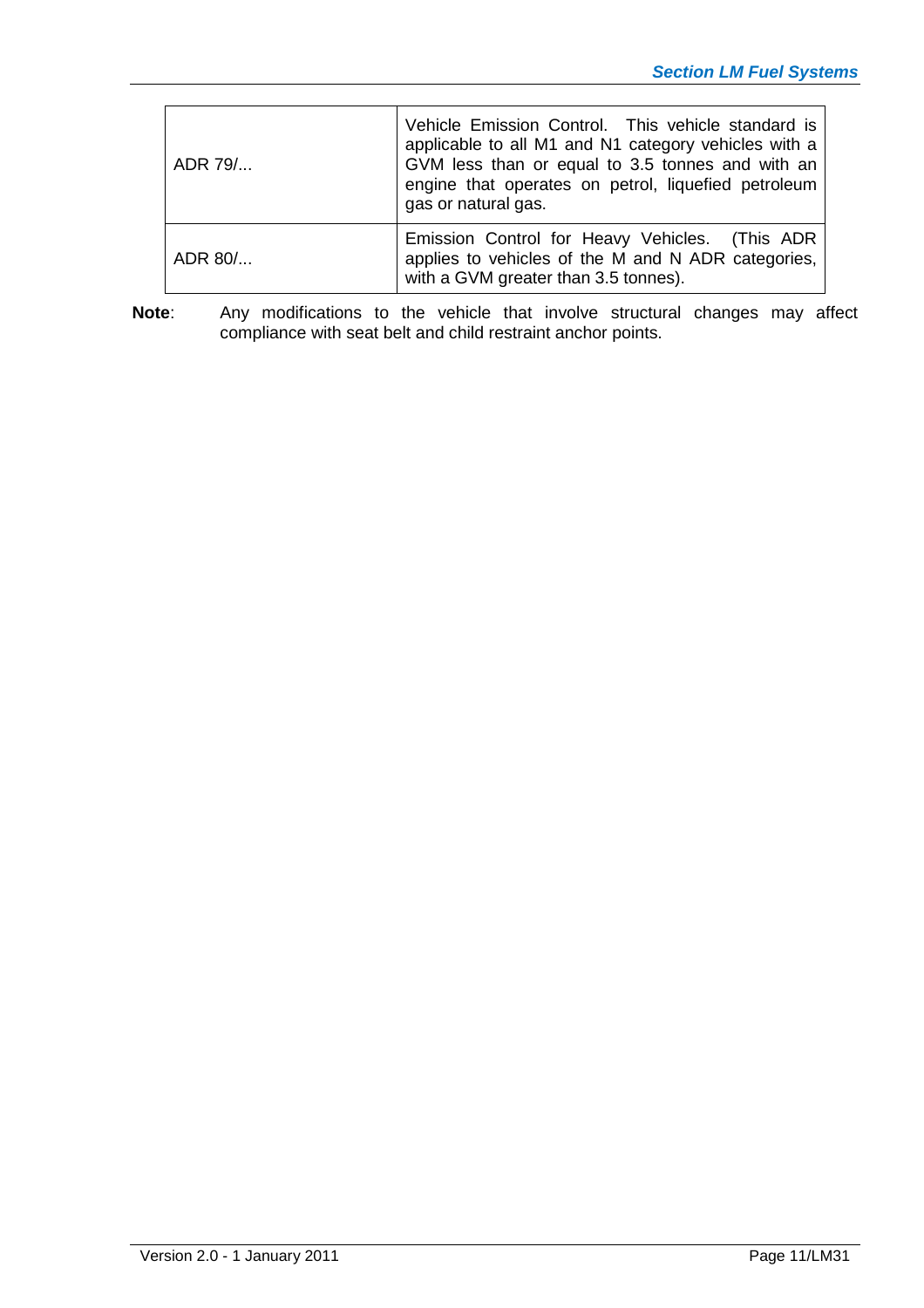# **CHECKLIST LM1**

# **FUEL TANK ALTERATION**

#### **CODE LM1**

(N/A= Not Applicable, Y=Yes, N=No)

| 1.   | <b>GENERAL</b>                                                                                                                                                                                |     |   |   |
|------|-----------------------------------------------------------------------------------------------------------------------------------------------------------------------------------------------|-----|---|---|
| 1.1  | Are all fuel lines used suitable for the fuel and fuel system?                                                                                                                                |     | Y | N |
| 1.2  | Are all fuel lines securely fastened with clamps or clips?                                                                                                                                    |     | Y | N |
| 1.3  | Has the circuit been checked for leaks and any leaks have been<br>repaired?                                                                                                                   |     | Y | N |
| 1.4  | Are fuel lines at least 100mm from the exhaust and any other<br>dangerous ignition sources?                                                                                                   |     | Y | N |
| 1.5  | Are fuel lines well protected from possible road damage?                                                                                                                                      |     | Y | N |
| 1.6  | Are lines adequately protected from chafing, road damage or<br>crushing?                                                                                                                      |     | Y | N |
| 1.7  | Does the location of the tank meet the vehicle's clearance<br>requirements including departure angle?                                                                                         |     | Y | N |
| 1.8  | Are the fuel tank and components at least 100mm inboard of OEM<br>permanent bodywork?                                                                                                         |     | Y | N |
| 1.9  | Is adequate shielding provided for fuel tanks if ground clearance<br>less than 200mm?                                                                                                         |     | Y | N |
| 1.10 | Has the fuel tank installation been checked to ensure that no part of<br>the fuel tank contacts the road should a tyre become deflated?                                                       |     | Y | N |
| 1.11 | If a replacement tank is of a larger capacity (25% or more) than the<br>original and uses the original mountings, has their strength been<br>checked and shown to be adequate by a Signatory. | N/A | Y | N |
| 1.12 | Does the replacement fuel tank have no adverse affect on the<br>controllability, handling or stability of the vehicle when road tested?                                                       |     | Y | N |
| 1.13 | Are the fuel filler inlet and cap located outside of the vehicle?                                                                                                                             | N/A | Y | N |
| 1.14 | Where the inlet is located inside the vehicle, is it not inside the<br>passenger compartment and is the inlet separately sealed from the<br>rest of the vehicle?                              | N/A | Υ | N |
| 1.15 | Is the fuel tank and filler so arranged that any overflow or leakage of<br>fuel cannot accumulate nor contact the exhaust or electrical<br>systems?                                           |     | Y | N |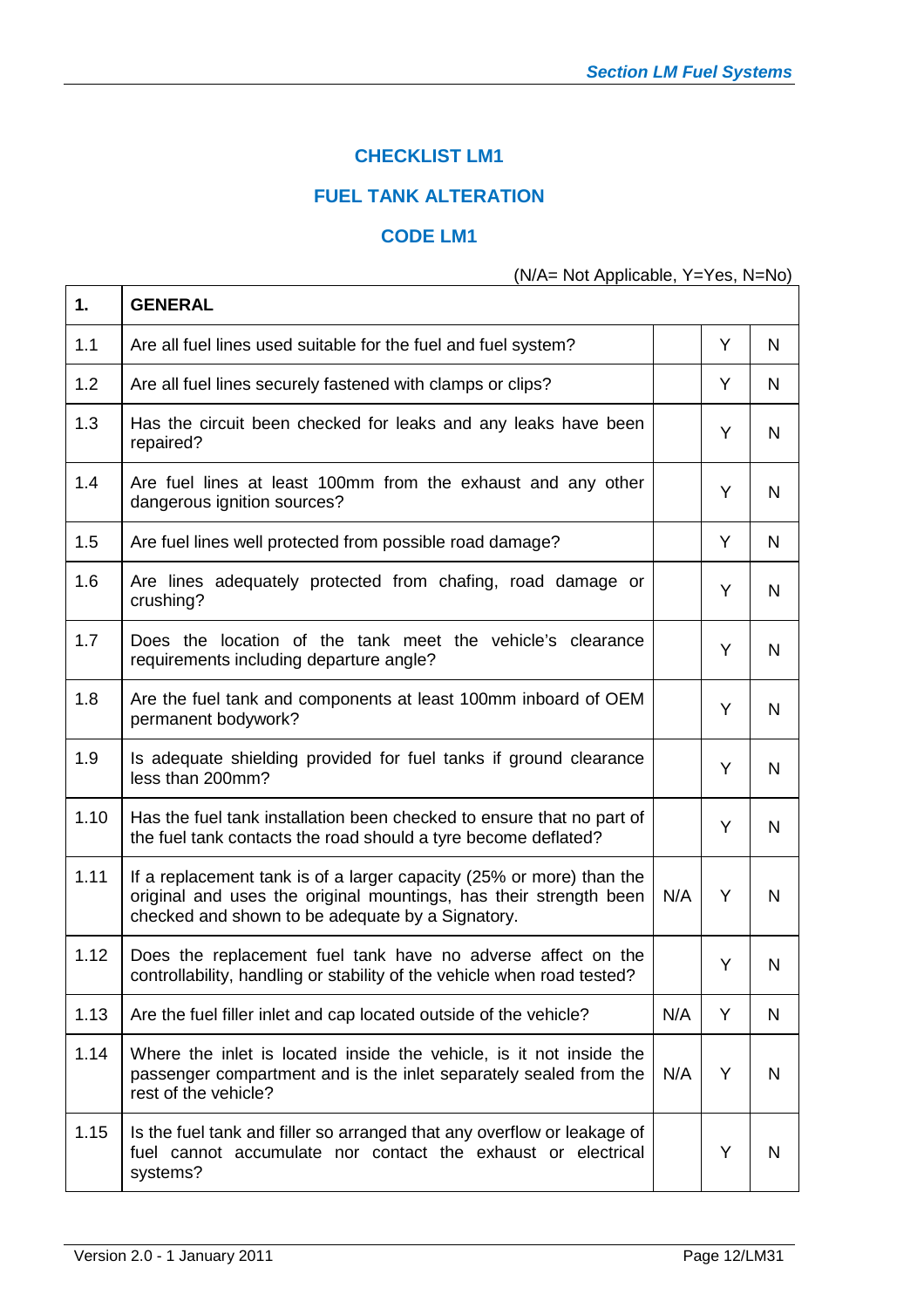FORM No: LM1

(N/A= Not Applicable, Y=Yes, N=No)

| 1.16 | Are all apertures created to allow for the installation of the fuel tanks<br>suitably sealed so as to prevent the entry of exhaust, road or petrol<br>fumes into the cabin of the vehicle?                                                                          |             | Y               | N            |  |  |  |  |  |  |
|------|---------------------------------------------------------------------------------------------------------------------------------------------------------------------------------------------------------------------------------------------------------------------|-------------|-----------------|--------------|--|--|--|--|--|--|
| 2.   | ADDITIONAL REQUIREMENTS FOR VEHICLES<br><b>FITTED</b><br><b>CONTROL SYSTEMS.</b>                                                                                                                                                                                    | <b>WITH</b> | <b>EMISSION</b> |              |  |  |  |  |  |  |
| 2.1  | Are all of the fuel tank evaporative controls for ventilation of the tank<br>installed and operational?                                                                                                                                                             |             | Y               | N            |  |  |  |  |  |  |
| 2.2  | If the replacement fuel tank has a greater capacity than the largest<br>optional fuel tank available for the vehicle, has an additional or<br>larger canister of sufficient capacity been fitted to vehicles equipped<br>with evaporative emission control systems? | N/A         | Y               | N            |  |  |  |  |  |  |
| 2.3  | If the vehicle was originally equipped with an independent<br>liquid/vapour separator has either an additional separator been<br>fitted or that provision built into the new tank?                                                                                  | N/A         | Y               | N            |  |  |  |  |  |  |
| 3.   | <b>WORKMANSHIP</b>                                                                                                                                                                                                                                                  |             |                 |              |  |  |  |  |  |  |
| 3.1  | Is all work including welding performed in accordance with<br>recognised engineering standards?                                                                                                                                                                     |             | Y               | $\mathsf{N}$ |  |  |  |  |  |  |
| 4.   | <b>ADR COMPLIANCE</b>                                                                                                                                                                                                                                               |             |                 |              |  |  |  |  |  |  |
| 4.1  | Does the converted vehicle continue to comply with applicable<br>ADRs?                                                                                                                                                                                              |             | Y               | N            |  |  |  |  |  |  |
| 5.   | <b>INSPECTION</b>                                                                                                                                                                                                                                                   |             |                 |              |  |  |  |  |  |  |
| 5.1  | Has an inspection been carried out on the installation and all<br>Y<br>modified components and found to be satisfactory?                                                                                                                                            |             |                 |              |  |  |  |  |  |  |
| 6.   | <b>RECORDS</b>                                                                                                                                                                                                                                                      |             |                 |              |  |  |  |  |  |  |
| 6.1  | Have complete records of vehicle conversion/modifications details<br>been retained in a manner suitable for auditing as requested by the<br><b>Registration Authority?</b>                                                                                          | N/A         | Y               | N            |  |  |  |  |  |  |

**Note**: If the answer to any question is **N (No)**, the modification cannot be approved under Code LM1.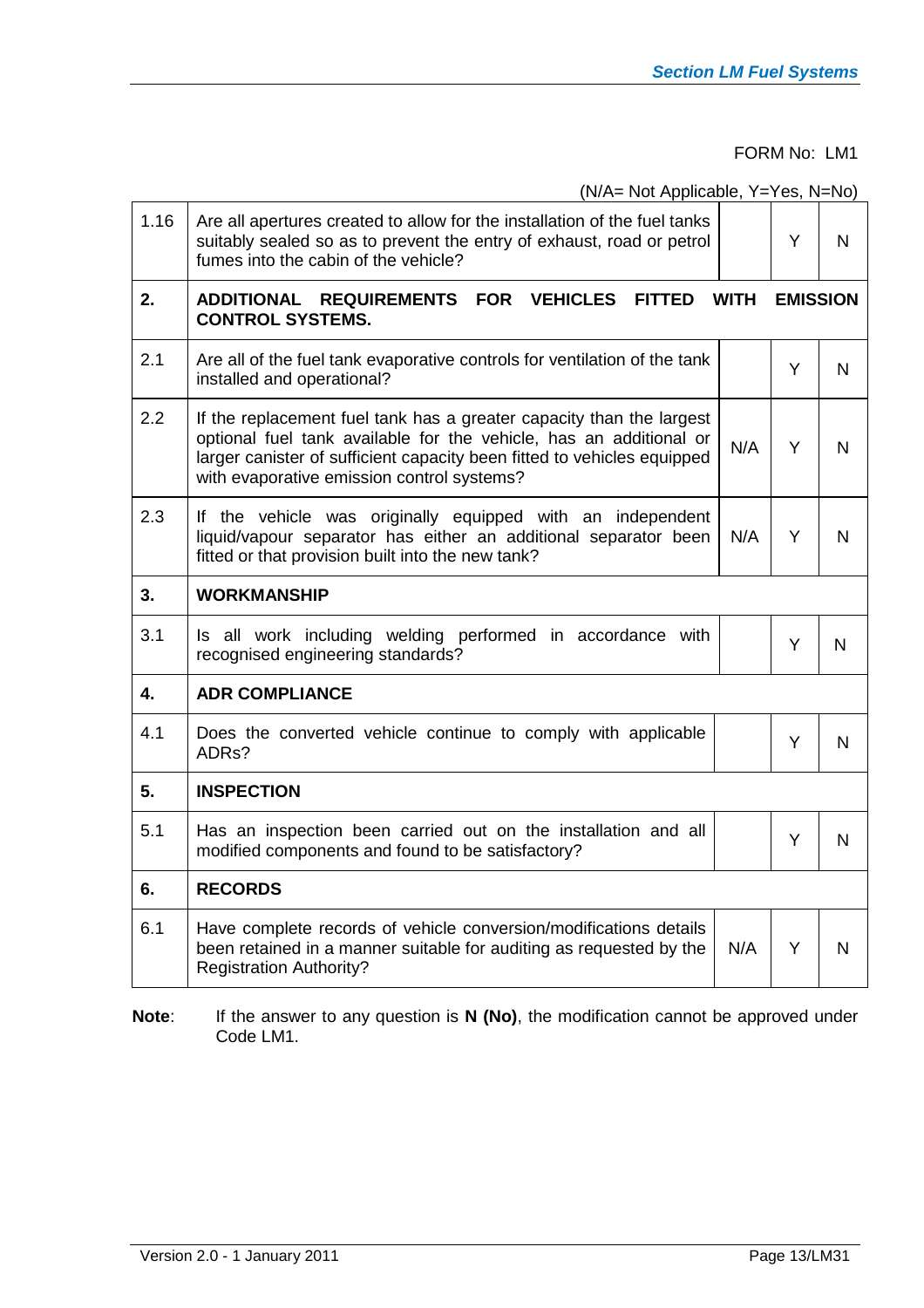| <b>CERTIFICATION DETAILS</b>                         |  |  |  |  |  |              |  |  |  |  |  |  |                               |  |  |  |  |  |
|------------------------------------------------------|--|--|--|--|--|--------------|--|--|--|--|--|--|-------------------------------|--|--|--|--|--|
| <b>Make</b>                                          |  |  |  |  |  | <b>Model</b> |  |  |  |  |  |  | Year of<br><b>Manufacture</b> |  |  |  |  |  |
| <b>VIN</b>                                           |  |  |  |  |  |              |  |  |  |  |  |  |                               |  |  |  |  |  |
| <b>Chassis Number</b><br>(If applicable)             |  |  |  |  |  |              |  |  |  |  |  |  |                               |  |  |  |  |  |
| <b>Brief Description of</b><br><b>Modification/s</b> |  |  |  |  |  |              |  |  |  |  |  |  |                               |  |  |  |  |  |
| <b>Vehicle Modified By</b>                           |  |  |  |  |  |              |  |  |  |  |  |  |                               |  |  |  |  |  |
| <b>Certificate Number</b><br>(If applicable)         |  |  |  |  |  |              |  |  |  |  |  |  |                               |  |  |  |  |  |
| <b>Vehicle Certified By (Print)</b>                  |  |  |  |  |  |              |  |  |  |  |  |  |                               |  |  |  |  |  |
| <b>Signatory's Employer</b><br>(If applicable)       |  |  |  |  |  |              |  |  |  |  |  |  |                               |  |  |  |  |  |
| <b>Signatory's Signature</b>                         |  |  |  |  |  |              |  |  |  |  |  |  | <b>Date</b>                   |  |  |  |  |  |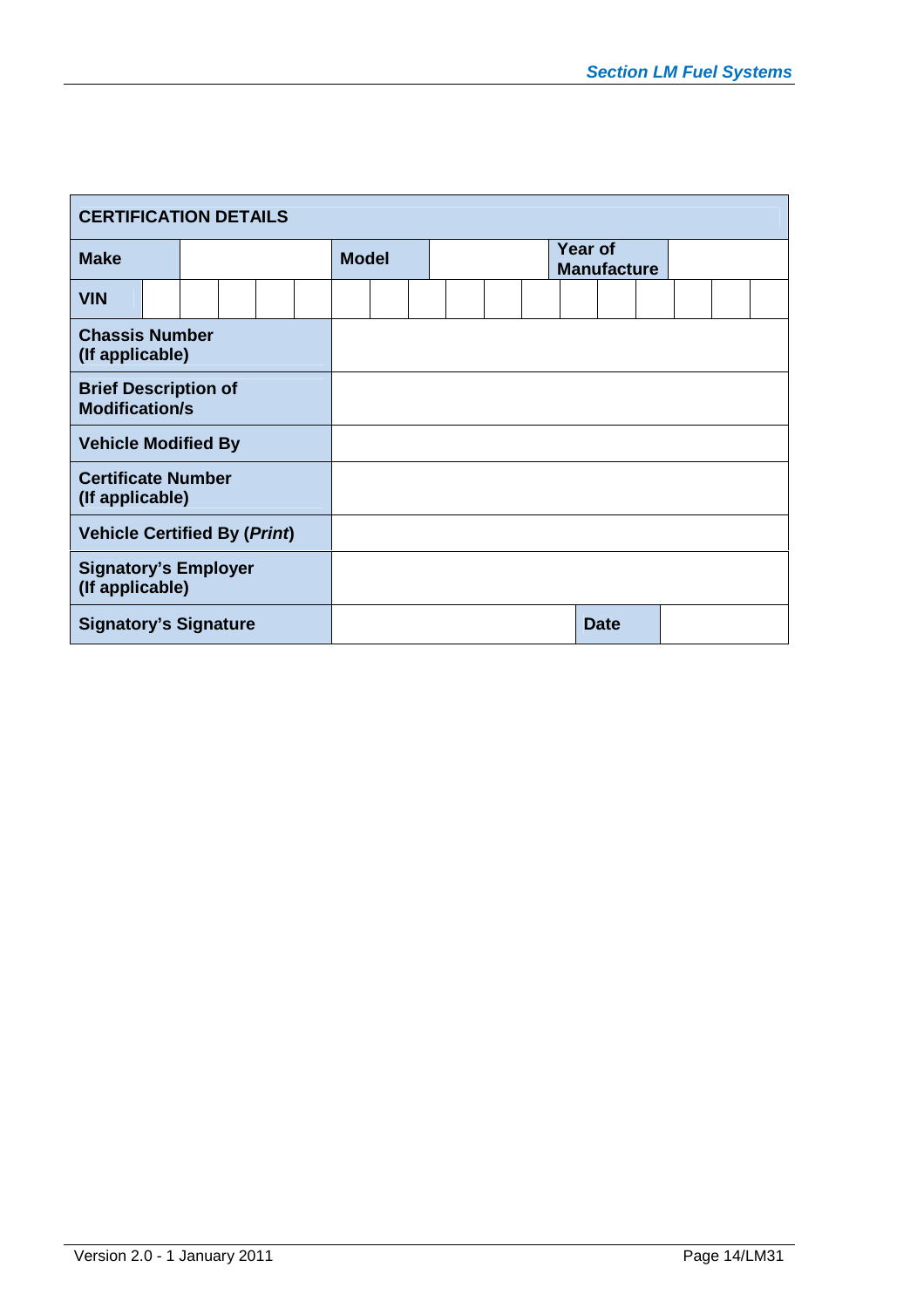# **INSTALLATION OF LIQUEFIED PETROLEUM GAS (LP GAS)**

#### **FUEL SYSTEMS AND GAS CONTAINERS**

#### **CODE LM2**

#### **SCOPE**

Code LM2 provides for the installation of Liquefied Petroleum Gas (LP Gas) fuel system in light motor vehicles other than ADR category L-group vehicles and pre-ADR motor cycles and motor tricycles. Code LM2 also provides for dual fuel systems that include LP Gas and petrol or LP Gas and diesel.

#### **MODIFICATIONS COVERED UNDER CODE LM2**

The following modifications may be performed under Code LM2.

- Installing an LP Gas fuel system;
- Converting an engine to operate on LP Gas or dual fuel, (*Dual fuel* may be either LP Gas and petrol or LP Gas and diesel); and
- Replacing the original LP Gas container with one of larger capacity or with a fibreglass or fibre-reinforced plastic (FRP) container.

#### **MODIFICATIONS COVERED UNDER CODE LM2**

The following is a summary of modifications that may not be performed under Code LM2:

- Fitting a natural gas (NG) fuel system (this is covered by Code LM3); and
- Fitting replacement or modified fuel tanks (these are covered by Code LM1).

#### **Note: Code LM2 is not utilised in Queensland.**

#### **COMPLIANCE WITH REGULATIONS**

Modified vehicles must continue to comply with the ADRs to which they were originally constructed, except as allowed for in the AVSR. These modified vehicles must also comply with the applicable in-service requirements of the AVSR.

Modified pre-ADR vehicles must continue to comply with the AVSR.

*Compliance with the AVSR* also means compliance with the equivalent regulations of a State or Territory of Australia.

Outlined below in Table LM4 are areas of the vehicle that may be affected by the modifications and that may require re-certification, testing and/or data to show compliance for the modified vehicle. This is not an exhaustive list and other modifications may also affect ADR compliance.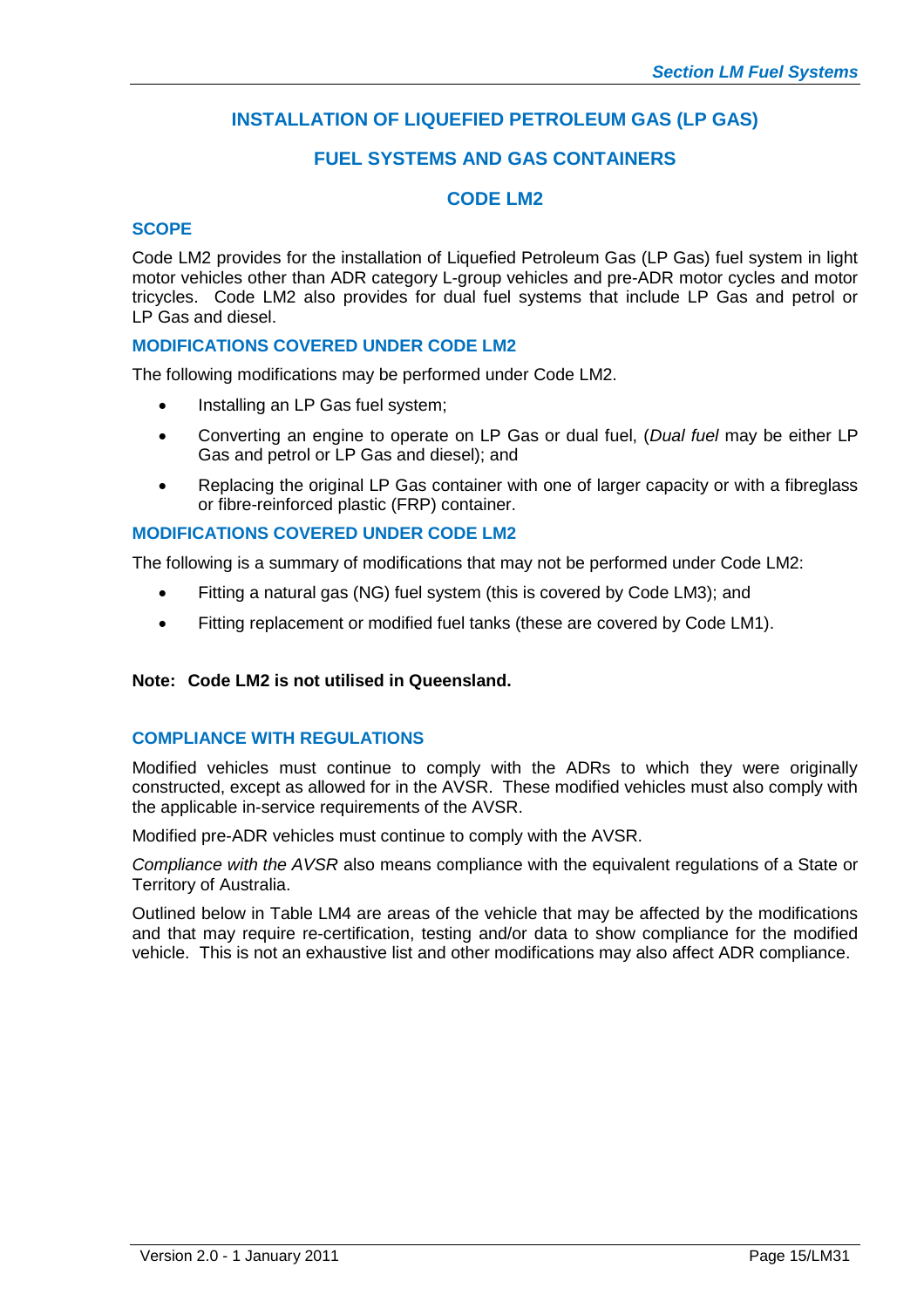| <b>ADRS</b>   | <b>DETAILS</b>                                                                                                                                                                                                                               |  |  |  |  |  |  |
|---------------|----------------------------------------------------------------------------------------------------------------------------------------------------------------------------------------------------------------------------------------------|--|--|--|--|--|--|
| ADR 26, 27x   | <b>Vehicle Engine Emission Control</b>                                                                                                                                                                                                       |  |  |  |  |  |  |
| ADR 37, 37/   | <b>Vehicle Emission Control</b>                                                                                                                                                                                                              |  |  |  |  |  |  |
| <b>ADR 40</b> | <b>Light Duty Vehicle Emissions Control</b>                                                                                                                                                                                                  |  |  |  |  |  |  |
| ADR 41, 41/   | General Safety Requirements, The requirements for<br>positioning of exhaust outlets.                                                                                                                                                         |  |  |  |  |  |  |
| ADR 42/       | Vehicle Configuration and Dimensions<br>(Includes)<br>provisions for ground clearance).                                                                                                                                                      |  |  |  |  |  |  |
| ADR 43/       | Specific Purpose Vehicle Requirements (Includes<br>provisions for LP Gas installation).                                                                                                                                                      |  |  |  |  |  |  |
| ADR 79/       | Vehicle Emission Control. This vehicle standard is<br>applicable to all M1 and N1 category vehicles with a<br>GVM less than or equal to 3.5 tonnes and with an<br>engine that operates on petrol, liquefied petroleum gas<br>or natural gas. |  |  |  |  |  |  |
| ADR 80/       | Emission Control for Heavy Vehicles. (This ADR<br>applies to vehicles of the M and N ADR categories,<br>with a GVM greater than 3.5 tonnes).                                                                                                 |  |  |  |  |  |  |

| <b>Table LM4</b> |                                 |  |  |  | Summary of items that if modified, may detrimentally affect |  |
|------------------|---------------------------------|--|--|--|-------------------------------------------------------------|--|
|                  | compliance with applicable ADRs |  |  |  |                                                             |  |

**Note**: Any modifications to the vehicle that involve structural changes may affect compliance with seat belt and child restraint anchor points.

To determine the ADRs that apply to the vehicle in question, refer to the applicability tables in Section LO. Vehicles manufactured on or after 1 January 1969 and prior to 1 July 1988 need to comply with the Second Edition ADRs whilst vehicles manufactured after this date need to comply with the Third Edition ADRs. Section LO has separate applicability tables for each edition.

Alternatively, ADR applicability tables for individual vehicle categories may be referenced on the Department of Infrastructure and Transport *RVCS* website at the following address and under the section titled *ADR Applicability Tables*:

#### **http://rvcs.dotars.gov.au/**

The ADRs apply according to the vehicle's category and date of manufacture. It is the responsibility of the signatory to refer to the appropriate ADR applicable to the vehicle.

#### **SPECIFIC REQUIREMENTS**

The safe use of LP Gas requires strict safety standards to be followed for system design and installation.

The regulations allow the continued use of vehicles that were modified to comply with previous versions of AS/NZS 1425.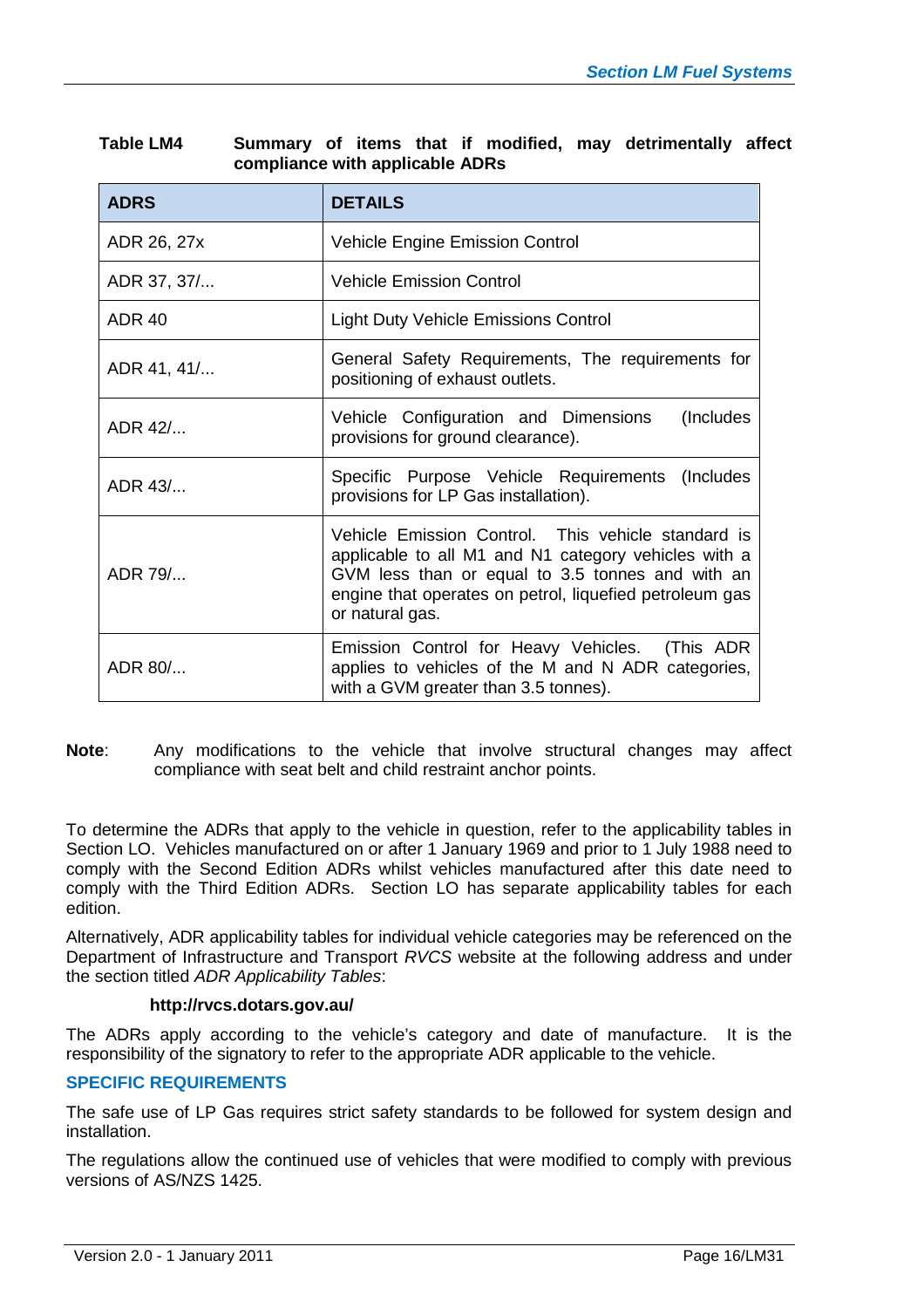#### **1 NEW LP GAS INSTALLATION REQUIREMENTS**

LP Gas installations must comply with *Australian Standard AS/NZS 1425 LP Gas Fuel Systems for Vehicle Engines*. This Standard provides the technical requirements for the installation of LP Gas fuel systems for motor vehicles in Australia.

Only a licensed technician or installer is allowed to carry out the installation or repair of automotive LP Gas equipment. The installer must fit an identification plate to certify that the LP Gas system meets the requirements of the current version of AS/NZS 1425 when it was installed.

In all States and Territories in Australia the administration of regulations relating to LP Gas installations is usually the responsibility of more than one department. As a result, certain technical requirements may vary and installation plates may vary in appearance. Please check with your local jurisdiction if you need additional information. In the majority of cases the licensed technician or installer will be able to offer advice.

As stated above, the installation requirements are specified in AS/NZS 1425 and as a consequence these requirements will not be repeated in this document. However a number of issues which affect the consumer directly are specified below for information purposes.

#### **2 LP GAS COMPLIANCE or IDENTIFICATION PLATES**

#### **2.1 Vehicles with LP Gas systems installed by a licensed LP Gas installer**

Only a licensed LP Gas equipment installer is permitted to install automotive LP Gas equipment. Following the completion of each installation, the installer must fix an LP Gas *Compliance Plate* to the vehicle to verify that the installation has been performed in accordance with AS/NZ1425. . The LP Gas *Compliance Plate* must be securely attached in the engine bay in a clearly visible location and must include information such as installation date, state of origin, licence number of installer, Vehicle Identification Number (VIN), container serial number and test date.

#### **2.2 LP GAS Identification Labels**

Vehicles built or converted to run on LP Gas must have red retroreflective labels (refer Figure LM1) fixed to the front and rear registration plates.

AS/NZS 1425 specifies that these labels:

- *(a) shall be affixed to a metal plate not less than 1mm thick;*
- *(b) size shall not be less than 25mm square mounted on the number plate as a diamond;*
- *(c) colour shall be retroreflective red complying with AS/NZS 1906.1 Class2;* and
- *(d) shall have only the letters LPG in white and at least 10mm in height.*

These labels are available from licensed LP Gas installers and should be used on all new installations. These labels may also be used to replace existing labels.



**Figure LM1 LP Gas Operating Label (Illustration only)**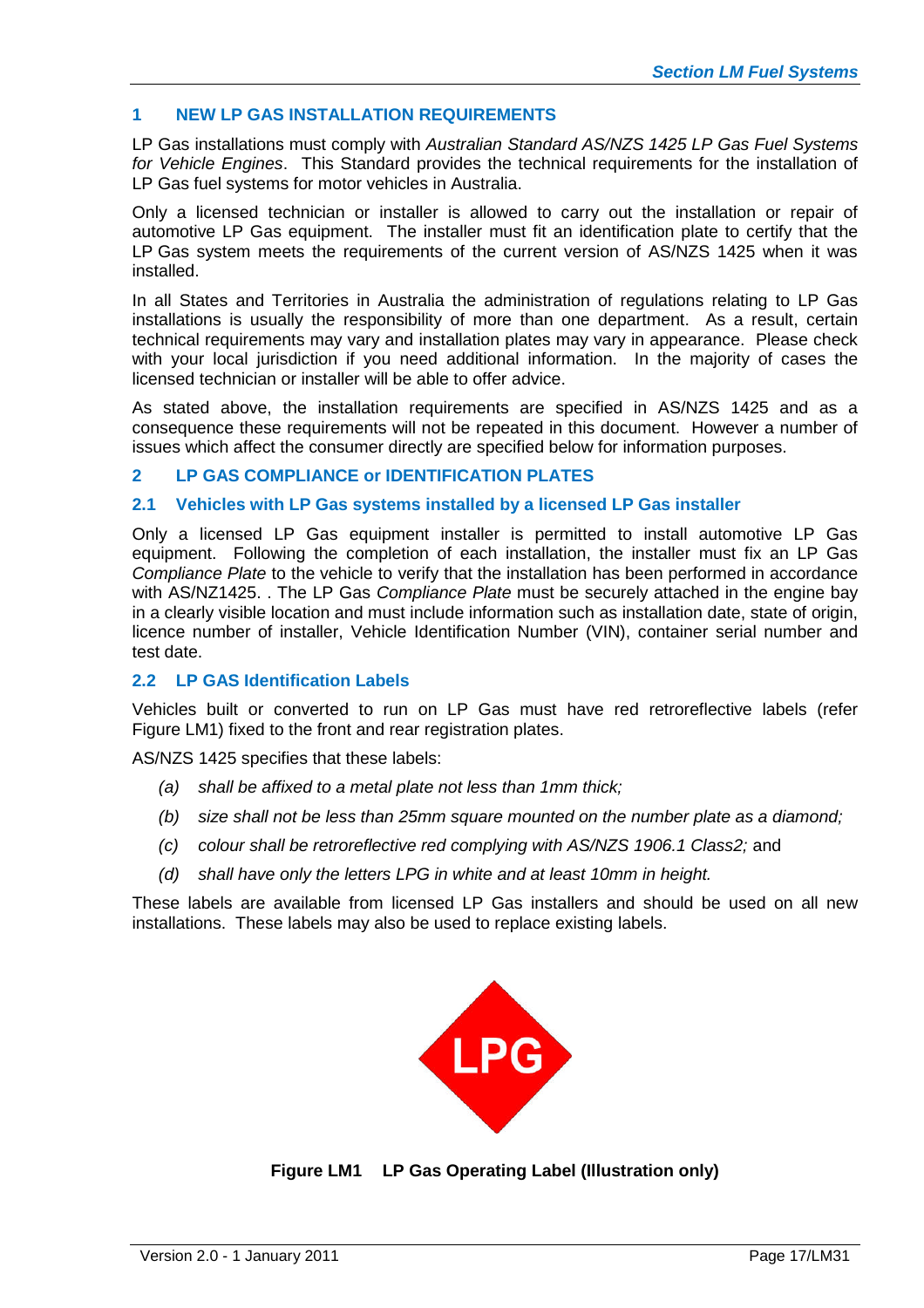**Note**: The AVSR allows LP Gas vehicle installations performed under previous versions of the Australian Standard to continue to display labels that were appropriate at that time and complying with the provisions shown below:

- *(2) A vehicle equipped to run on LPG must have fixed conspicuously to the front and rear number plates a label that is:*
	- *(a) made of durable material; and*
	- *(b) at least 25 millimetres wide and 25 millimetres high; and*
	- *(c) reflective red conforming to Australian Standard AS 1742-1975 Manual of Uniform Traffic Control Devices, Appendix C, Class 2; and*
	- *(d) marked 'LPGAS' or 'LPG', or with words or acronyms to similar effect, in capital letters at least 6mm high.*

#### **3 LP GAS FUEL SYSTEMS**

Petrol vehicles that are converted to operate on LP Gas can be equipped to run alternatively on LP Gas or petrol, or on LP Gas only. There are also diesel gas vehicles converted to run on a mixture of diesel and up to approx 25% LP GAS concurrently.

The four main component parts fitted to the vehicle are, (refer to Figure LM2):

- fuel container for storing the liquefied LP Gas;
- fuel lock valve (or filter lock) which prevents the flow of fuel when the engine stops;
- vaporiser regulator (or converter) which vaporizes LP Gas liquid (Liquid injection systems do not have a traditional style vaporiser/regulator but instead rely on a fuel pump, rail, injectors and pressure regulator, similar to a petrol system); and
- an air/gas mixer that blends air and LP Gas for delivery to the engine or a vapor injection system interfacing with the original petrol injection system – or liquid injectors.



**Figure LM2 Equipment for LP Gas vehicles**

#### **4 LP GAS FUEL CONTAINERS**

The LP Gas fuel container is a certified pressure vessel that is designed and constructed in accordance with Australian Standards. During manufacture it is subjected to controlled heat treatment and stress relief to the weld affected areas. Therefore it is imperative that no welding, soldering, brazing or extreme heating of the cylinder takes place after the manufacture of the vessel.

Internally mounted containers must be encapsulated and vented to the outside of the vehicle (i.e. to atmosphere), in accordance with AS/NZS1425, so that any leaking gas may not pass into any other enclosed space such as the boot or passenger compartment and create a fire hazard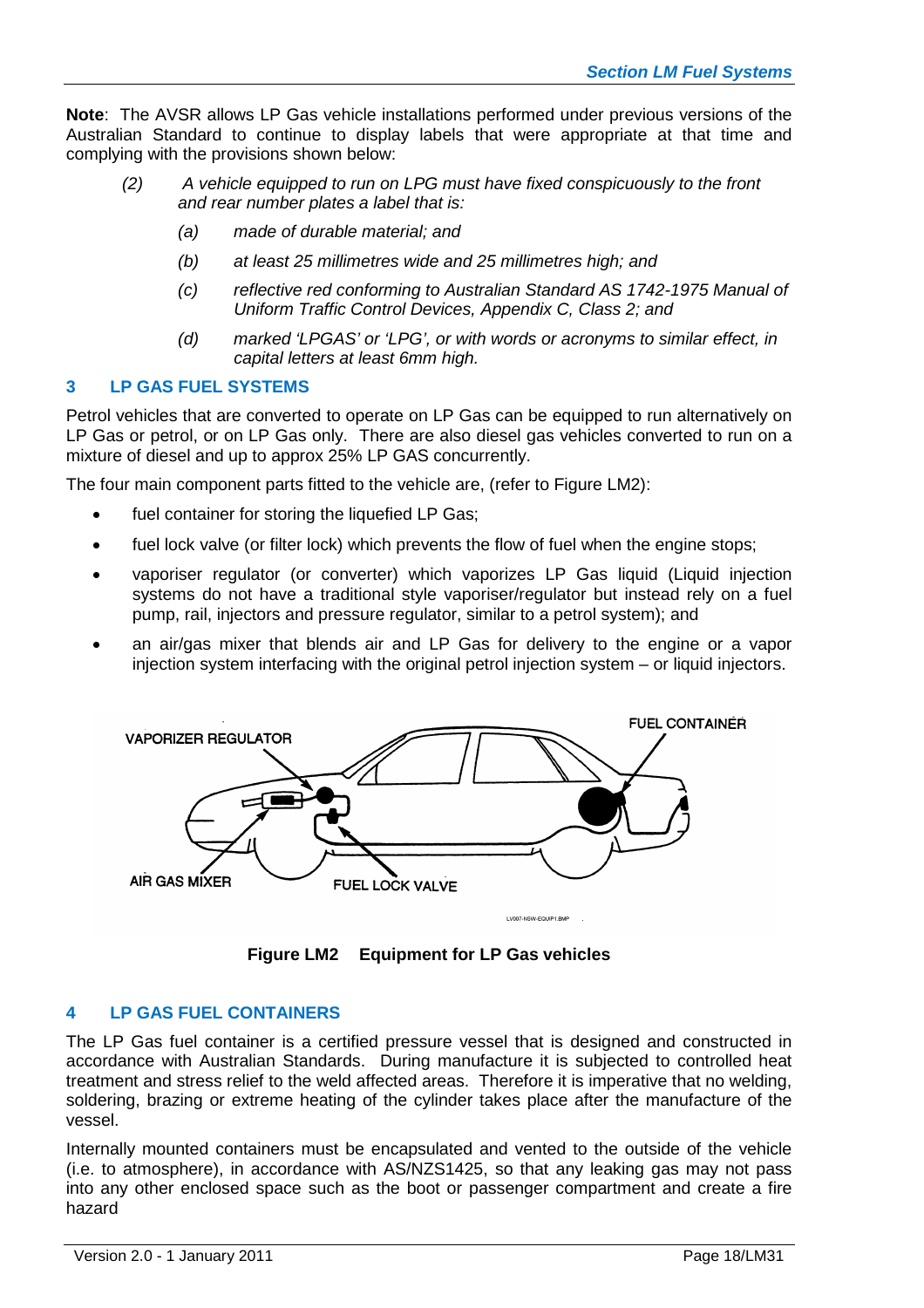#### **4.1 Periodic inspections of LP Gas Containers**

All pressure vessels (including LP Gas containers) must bear a stamp that indicates the date on which the containers were last inspected.

Steel or alloy LP Gas containers must be removed from the vehicle and inspected by an authorised test station at least every 10 (ten) years. Non-metallic or FRP containers must be checked every 3 (three) years.

When the inspection and testing of an LP Gas container is required, the owner must enlist the services of a certified gas cylinder testing station. Contact details of certified testing stations may be obtained from the Australian LPG Association at <www.lpgaustralia.com.au> or from the latest version of *MP 48 Certified gas cylinder test stations* which can be obtained from Standards Australia.

#### **5 EMISSION CONTROL EQUIPMENT**

#### **5.1 Vehicles converted to run on LP Gas only**

A vehicle can be converted to operate on LP Gas only (single fuel) providing the following conditions are met:

- For vehicles built between 1 July 1976 and 1 February 1986 and originally operating on leaded petrol, there are no emission requirements other than the maximum carbon monoxide exhaust concentration at engine idle speed must not exceed 4.5% and any engines that were originally fitted with exhaust gas re-circulation valves (EGR) and associated equipment must continue to be fitted with this equipment and the equipment must be operational.
- Catalytic converters and associated engine emission control systems fitted to any vehicle originally operating on unleaded petrol should remain operational after the modifications are completed. For vehicles that were built to complying with ADR 79 or ADR 80, catalytic converters and associated engine emission control systems originally fitted to the vehicle must remain operational.
- Vehicles converted to operate on LP Gas only are not required to retain the evaporative emission control system (carbon canister etc).
- A vehicle originally designed to operate with a closed loop engine management system, must have an LP Gas compatible closed loop management system installed that results in exhaust emission levels for LP Gas that meet the ADR requirement applicable to the vehicle.
- Vehicles built to comply with ADR.79/… must continue to comply with that standard irrespective of the fuel type used. If a certified (gas installation) kit known to comply with the ADR for that make/model vehicle is not fitted or only partially fitted, then the vehicle must be tested and shown to comply.

#### **5.2 Vehicles converted to run on both petrol and LP Gas**

An engine can be converted to operate on either petrol or LP Gas provided that when the vehicle is operated on petrol it complies with the petrol related regulations. All emission control systems, fuel emission systems and devices and engine control and management systems, including catalytic converters and oxygen sensors, if originally fitted, must remain operational on all such vehicles. On vehicles dated after 2003 LP Gas systems fitted must also comply with the emission test requirements of AS/NZS 1425: A list of such emission compliant vehicle kits can be obtained from the LP GAS industry body LP GAS Australia on:

#### < [www.lpgautogas.com.au](http://www.lpgautogas.com.au/) >.

Allowances are made for minor air cleaner and carburetion/injection modifications required for the conversion. The heated air intake system can be removed and replaced by a new unit if it is compatible with and recommended by the system manufacturer.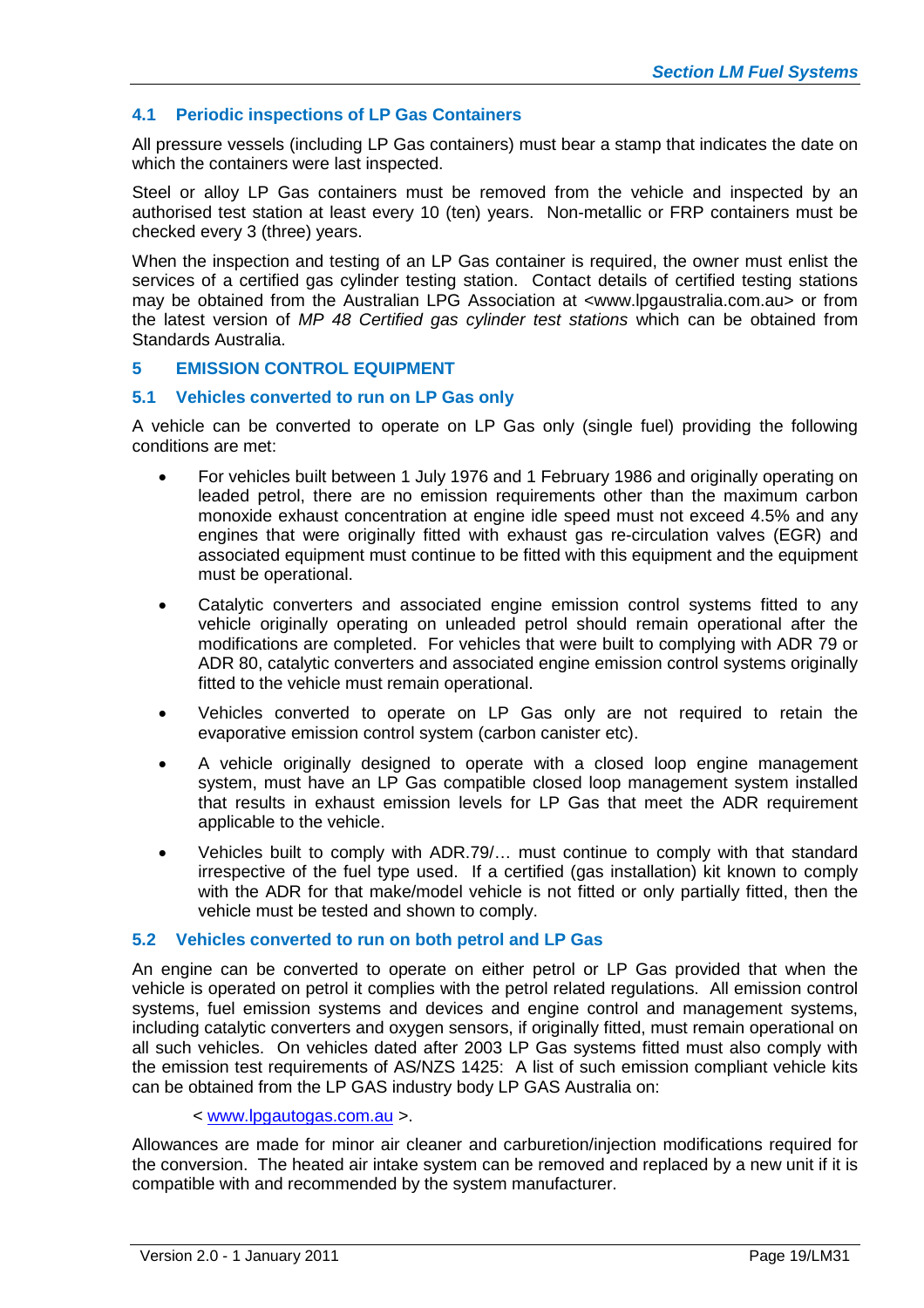All passenger vehicles manufactured to comply with an emission ADR, must meet the exhaust emission limits applicable to the vehicle when the vehicle is operating on the original fuel. Where a vehicle was originally designated to operate with a closed loop engine management system, an LP GAS closed loop management system shall be installed that results in exhaust emission levels for LP Gas that meet the ADR requirement applicable to the vehicle.

#### **6 STRUCTURAL ALTERATIONS**

Where the installation of LP Gas equipment involves major structural alterations such as the removal of portions of a subframe, floorpan or roof support pillar, it is possible that the vehicle structural strength may have been reduced. In such cases, the modifications must comply with the requirements of Code LH Body Modifications. Reduction in structural strength may have an adverse affect on the strength of seat, seat belt and/or child restraint anchor points.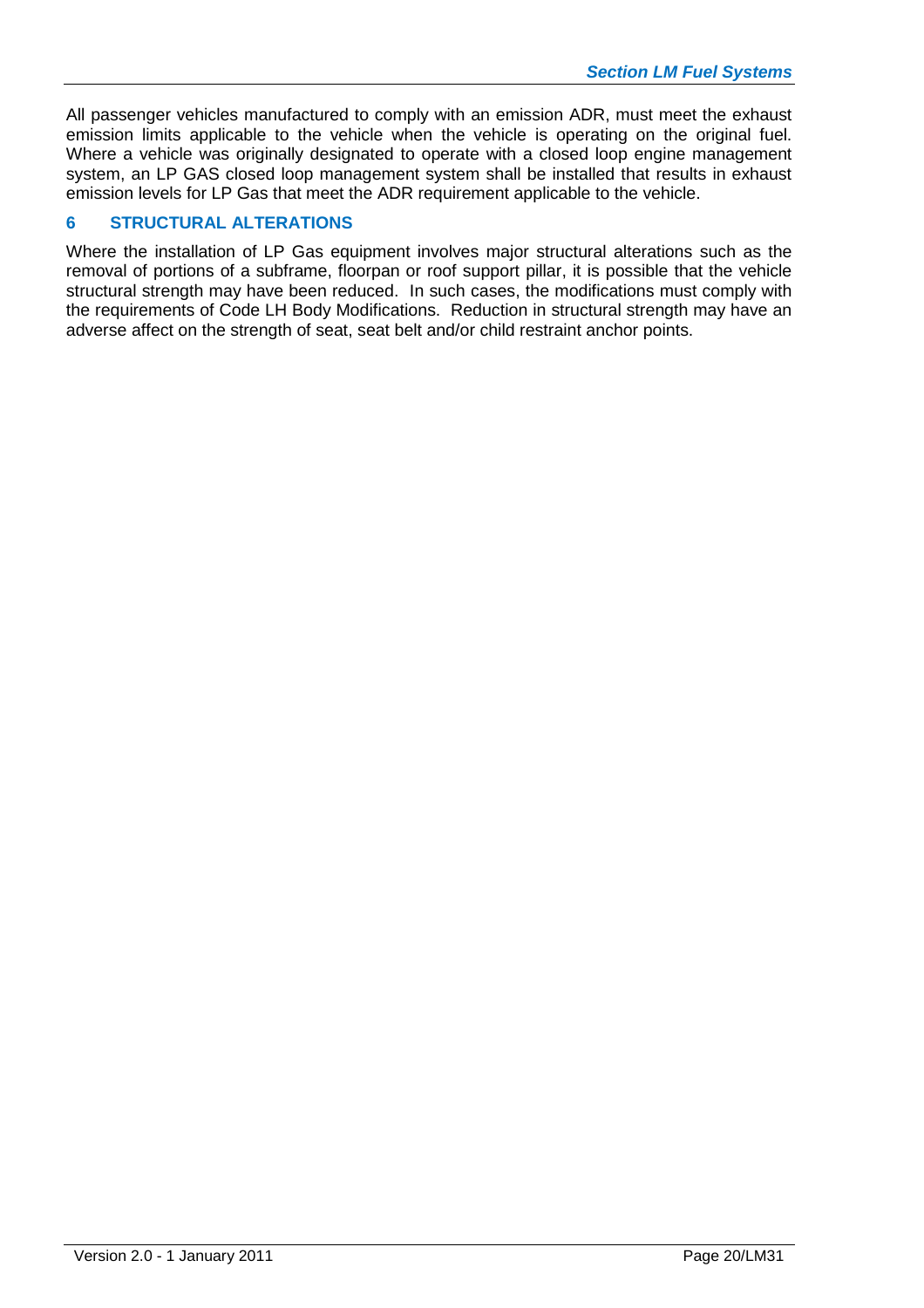# **CHECKLIST LM2**

# **INSTALLATION OF LIQUEFIED PETROLEUM GAS (LP GAS)**

### **FUEL SYSTEMS AND GAS CONTAINERS**

[*CL refers a clause within to AS/NZS 1425]* (N/A=Not Applicable, Y=Yes, N=No)

 $\Gamma$ 

| 1               | <b>LICENSED INSTALLER</b>                                                                                                                                                                                                                                                    |     |    |   |
|-----------------|------------------------------------------------------------------------------------------------------------------------------------------------------------------------------------------------------------------------------------------------------------------------------|-----|----|---|
| 1.1             | Has the installation been performed by a licensed installer?                                                                                                                                                                                                                 |     | Y  | N |
| $\mathbf{2}$    | LP GAS COMPLIANCE PLATE                                                                                                                                                                                                                                                      |     |    |   |
| 2.1<br>CL 7.3   | Has the licensed installer fitted an LP Gas Compliance plate that<br>complies with the provisions of AS/NZS 1425 that confirms that all LP<br>Gas work has been carried out according to the provisions of AS/NZS<br>1425?                                                   |     | Y  | N |
| 3               | <b>LP GAS IDENTIFICATION LABEL</b>                                                                                                                                                                                                                                           |     |    |   |
| 3.1<br>CL7.4.3  | Do the front and rear registration plates have an LP Gas Identification<br>label attached as required by AS/NZS1425?                                                                                                                                                         |     | Y  | N |
| 4               | <b>EMISSION CONTROL EQUIPMENT</b>                                                                                                                                                                                                                                            |     |    |   |
| 4.1             | Where a vehicle has been converted to bi-fuel, is the emission control<br>system still connected as per the original installation?                                                                                                                                           | N/A | Y  | N |
| 4.2<br>CL 5.9.1 | If more than one fuel is used and not intended to be used<br>simultaneously does the selector prevent the supply of more than one<br>fuel (gas/petrol switch)?                                                                                                               | N/A | Y  | N |
| 4.3<br>CL 1.8   | If the vehicle is fitted with an oxygen sensor in the exhaust, has a<br>closed loop LP Gas management system been fitted?<br>(Vehicles manufactured from 2004 onwards are required to have a<br>certified LP Gas emission exhaust kit fitted, see Appendix D of<br>AS 1425). | N/A | Y  | N |
| 5               | <b>WORKMANSHIP</b>                                                                                                                                                                                                                                                           |     |    |   |
| 5.1             | all work including welding performed in accordance with<br>Is.<br>recognised engineering standards and to the satisfaction of the<br>Inspector?                                                                                                                              |     | Y. | N |
| 5.2<br>CL 1.6   | Are vehicle modifications in accordance with sound engineering<br>practises? (e.g. vehicle structure and spare wheel mounting).                                                                                                                                              |     | Y  | N |
| 6               | <b>FASTENERS</b>                                                                                                                                                                                                                                                             |     |    |   |
| 6.1             | Are high tensile bolts used on all new critical joints and mountings<br>except container mounting requirements defined by AS/NZS1425?                                                                                                                                        | N/A | Υ  | N |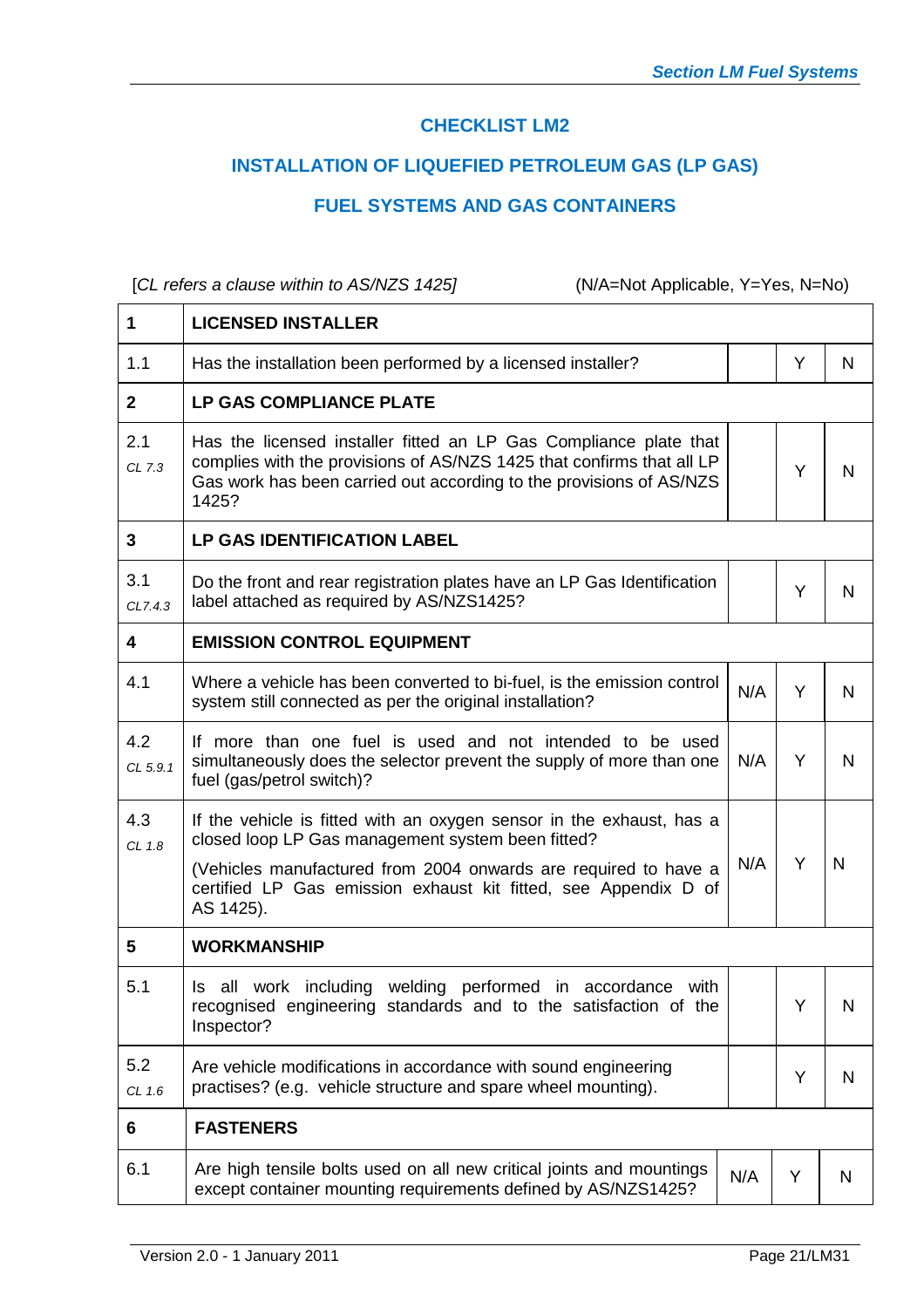| 6.2                          |                                                                                                                                                                                                                                            |     |   |   |
|------------------------------|--------------------------------------------------------------------------------------------------------------------------------------------------------------------------------------------------------------------------------------------|-----|---|---|
|                              | Are self-locking nuts used on all new critical joints and mountings?                                                                                                                                                                       | N/A | Y | N |
| 6.3                          | Are all replacement fasteners equivalent to or better than original?<br>strength and quality?                                                                                                                                              | N/A | Y | N |
| $\overline{\mathbf{7}}$      | <b>ADR COMPLIANCE</b>                                                                                                                                                                                                                      |     |   |   |
| 7.1                          | Does the vehicle comply with applicable ADRs?                                                                                                                                                                                              |     | Y | N |
| 8                            | <b>BODY MODIFICATIONS</b>                                                                                                                                                                                                                  |     |   |   |
| 8.1                          | Have all body modifications been performed in accordance with<br>Section LH?                                                                                                                                                               | N/A | Y | N |
| 8.2                          | Have all the checklists required under Section LH been signed and<br>submitted?                                                                                                                                                            | N/A | Y | N |
| 9                            | <b>INSPECTION</b>                                                                                                                                                                                                                          |     |   |   |
| 9.1                          | Has an inspection been carried out on the installation and all<br>modified components and found to be satisfactory?                                                                                                                        |     | Y | N |
| 9.2<br>CL 7.5                | Have the operating instructions been provided including;<br>Refuelling procedures and precautions?<br>(a)<br>Operation of fuel system selector controls?<br>(b)<br>Procedure to follow in the event of various faults?<br>(c)              | N/A | Y | N |
| 10                           | <b>FUEL COMPONENTS</b>                                                                                                                                                                                                                     |     |   |   |
| 10.1<br>CL 3.2.1             | Is an acceptable fuel container fitted and date stamped?<br>Are fuel container components protected in sub-compartment?                                                                                                                    | N/A | Y | N |
| 10.2<br>CL 3.18.<br>CL 3.19, | Is fuel container mounting position and protection acceptable?                                                                                                                                                                             |     |   |   |
| CL3.20                       | (eg ground clearance, tangential angle, container protection)<br>Are under-slung containers mounted to structural members unless<br>approved by a signatory?<br>Are containers over 150 litres water capacity certified by a<br>signatory? | N/A | Y | N |
| 10.3                         | Are fuel container components acceptable components for:                                                                                                                                                                                   |     |   |   |
| CL<br>$3.3 - 3.4$            | <b>Fixed Containers</b><br><b>Removable Containers</b>                                                                                                                                                                                     |     |   |   |
| 10.4<br>CL 3.7.4             | (a) Filler cap?                                                                                                                                                                                                                            | N/A | Y | N |
| CL 3.6                       | (b) Filler connection?                                                                                                                                                                                                                     | N/A | Y | N |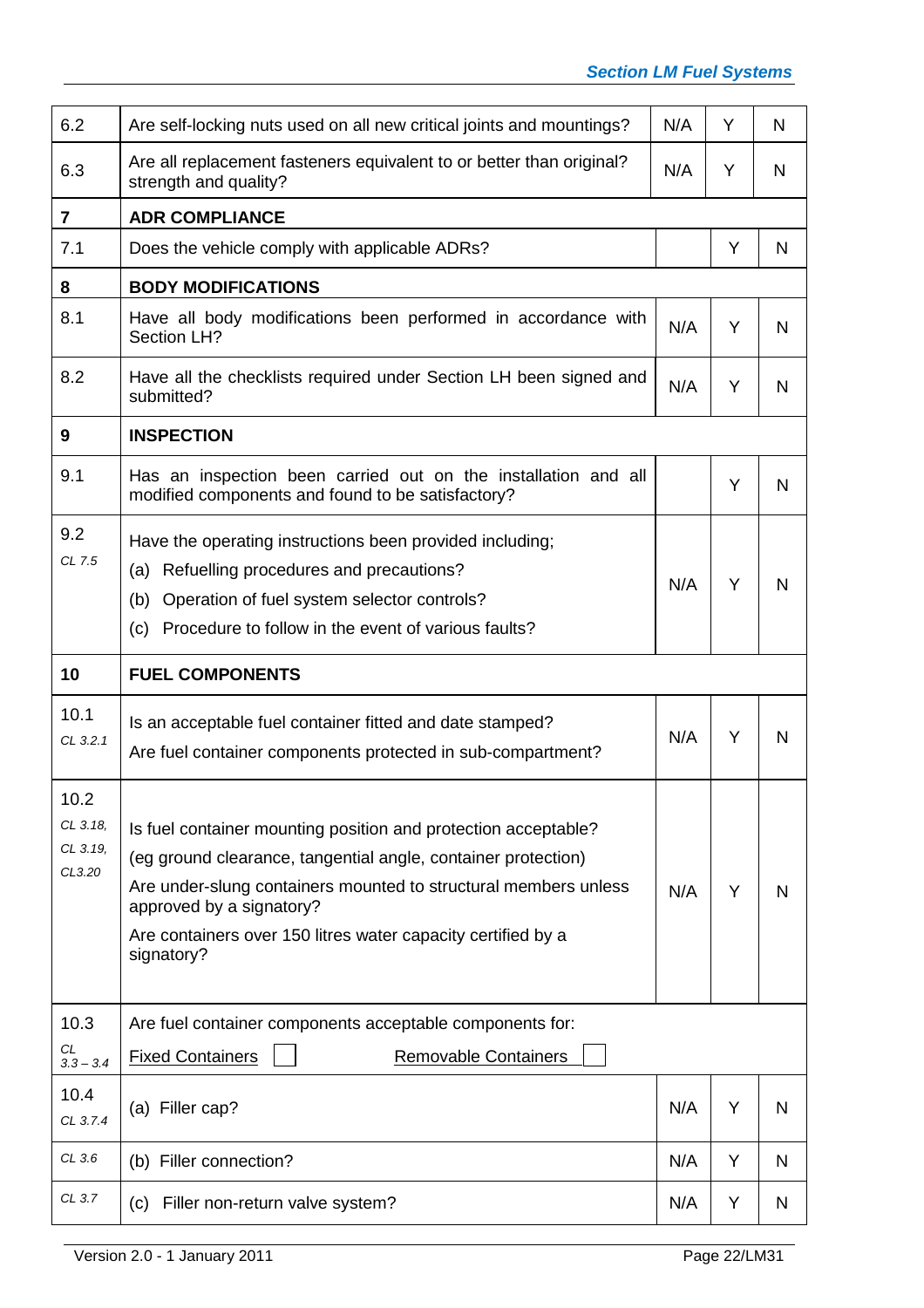| CL 3.8                      | (d) Automatic fill limiter fitted?                                                                                                                                                             | N/A | Y | N |  |  |  |  |  |  |  |
|-----------------------------|------------------------------------------------------------------------------------------------------------------------------------------------------------------------------------------------|-----|---|---|--|--|--|--|--|--|--|
| CL 3.11                     | (e) Excess flow valve?                                                                                                                                                                         | N/A | Y | N |  |  |  |  |  |  |  |
| CL 3.10                     | (f)<br>Contents gauge?                                                                                                                                                                         | N/A | Y | N |  |  |  |  |  |  |  |
| CL 3.12                     | Service Valve?<br>(g)                                                                                                                                                                          | N/A | Y | N |  |  |  |  |  |  |  |
| CL 3.15                     | Safety valve?<br>(h)                                                                                                                                                                           | N/A | Y | N |  |  |  |  |  |  |  |
| CL 3.13                     | (i)<br>Automatic fuel shut-off device not required on removable<br>container                                                                                                                   | N/A | Y | N |  |  |  |  |  |  |  |
| 10.5<br><b>CL</b><br>3.17.2 | Is the construction of container compartment or sub-compartment<br>such that any gas leak cannot pass to any other enclosed<br>compartment, passenger space or luggage space of the vehicle?   |     | Y | N |  |  |  |  |  |  |  |
| 10.6                        | (a) Is the compartment or sub-compartment suitably vented to<br>outside atmosphere (clamp tight and caps secured and sealed).                                                                  |     |   |   |  |  |  |  |  |  |  |
| CL<br>3.17.3                | Vent exit to be a minimum of 250mm from any heat source.<br>(b)                                                                                                                                |     | Υ | N |  |  |  |  |  |  |  |
| 10.7<br>CL<br>3.17.4        | Are the conduits, ductwork and their fixings acceptable?                                                                                                                                       |     |   |   |  |  |  |  |  |  |  |
| 11                          | <b>VALVES</b>                                                                                                                                                                                  |     |   |   |  |  |  |  |  |  |  |
| 11.1                        | Are all valves accessible?                                                                                                                                                                     |     |   |   |  |  |  |  |  |  |  |
| CL<br>3.18.2                | Is it possible to operate the service valve for the purpose of<br>servicing or filler shut off valve if fitted, in the installed position<br>without the need for tools?                       |     | Y | N |  |  |  |  |  |  |  |
| 11.2<br>CL<br>3.15.2        | Safety valve discharge. Discharging gas will not impinge directly<br>on the container, on by-standers, or adjacent vehicles. It will not<br>discharge directly into the passenger compartment. |     | Υ | N |  |  |  |  |  |  |  |
| 11.3<br>CL 3.13             | Is there an automatic fuel shut off device fitted to the fuel container?<br>(May be fitted directly to fuel container or within 1 metre of it)                                                 |     | Y | N |  |  |  |  |  |  |  |
| 11.4                        | Fill point location:                                                                                                                                                                           |     |   |   |  |  |  |  |  |  |  |
|                             | Direct mounted when filling is supervised from the outside of<br>(a)<br>the vehicle?                                                                                                           |     |   |   |  |  |  |  |  |  |  |
| CL 3.7.5                    | Is fill connection protected by being located in a recess below<br>(b)<br>the surface of a body panel, or is equivalent protection<br>provided by the construction of the vehicle?             |     | Y | N |  |  |  |  |  |  |  |
|                             | Is the distance between the filling connection and ground level<br>(c)<br>no less than 450mm?                                                                                                  |     |   |   |  |  |  |  |  |  |  |
| CL 3.7.4                    | Is a captive filler cap fitted?                                                                                                                                                                |     | Y | N |  |  |  |  |  |  |  |
| 11.5                        | Is the piping protected from corrosion, heat and impact, is it secured<br>every 600mm, are suitable grommets and sleeves etc fitted?                                                           |     | Υ | N |  |  |  |  |  |  |  |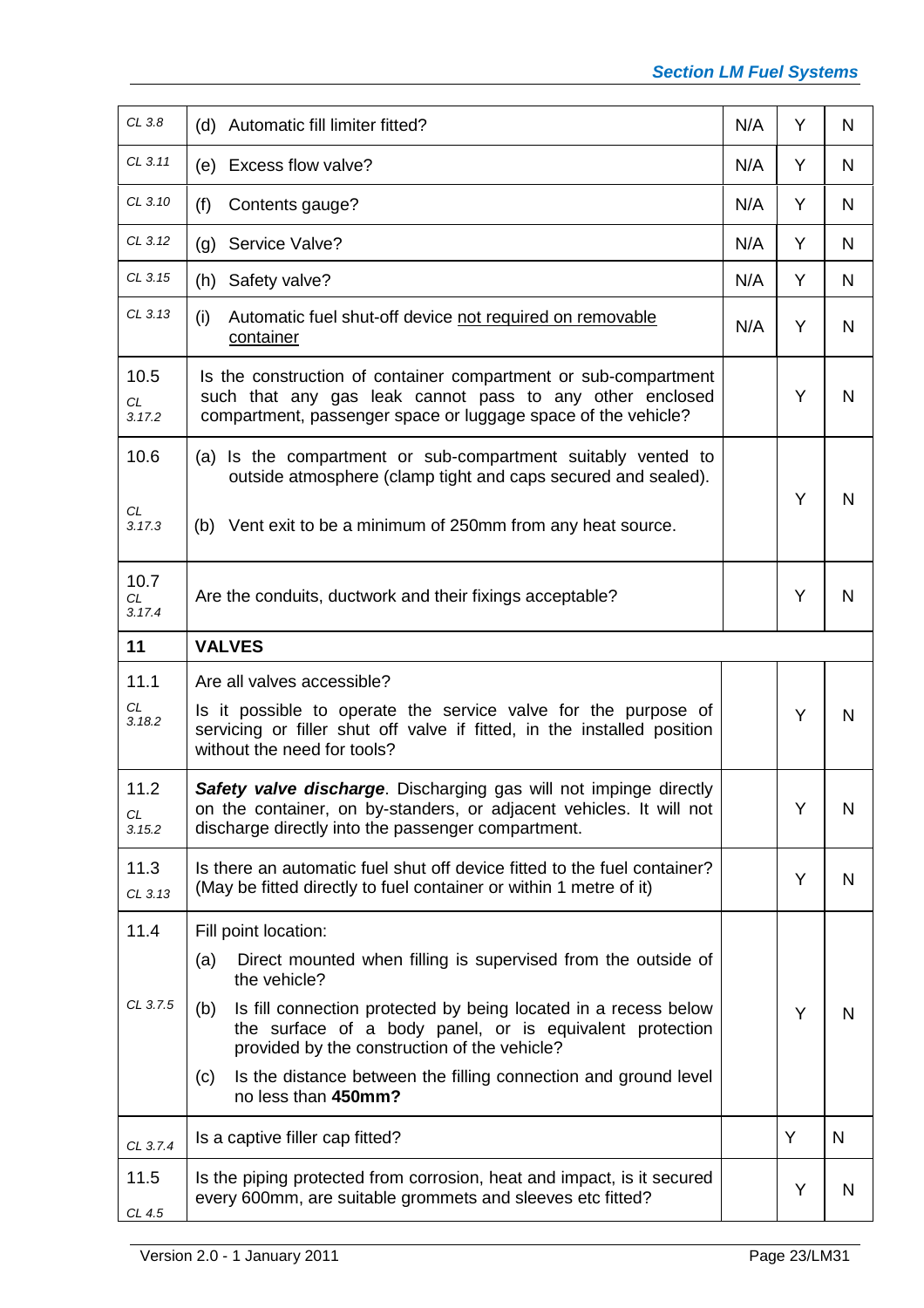| 11.6<br>CL 4.7    |     | If more than one container is installed, is there a hydrostatic relief<br>N/A<br>valve fitted and if a common service pipe is used is there a spring-<br>Y<br>N<br>loaded non-return valve fitted?                                                                                                                          |  |   |   |  |  |  |  |  |  |  |
|-------------------|-----|-----------------------------------------------------------------------------------------------------------------------------------------------------------------------------------------------------------------------------------------------------------------------------------------------------------------------------|--|---|---|--|--|--|--|--|--|--|
| 11.7<br>$CL$ 3.13 |     | Do automatic fuel shut-off device(s) (AFSOD) only open when the<br>engine is turning and the ignition is on?<br>Is a fuse, a current limiting device or a means of disconnection<br>installed as a means of electrical isolation for the rear AFSOD and is<br>it installed in the engine bay, adjacent to engine bay AFSOD? |  | Y | N |  |  |  |  |  |  |  |
| 11.8              |     | Is the vaporizer\convertor\regulator installed so that;                                                                                                                                                                                                                                                                     |  |   |   |  |  |  |  |  |  |  |
|                   | (a) | It is easily accessible?                                                                                                                                                                                                                                                                                                    |  |   |   |  |  |  |  |  |  |  |
| CL <sub>5.6</sub> | (b) | It is mounted as close to the engine inlet track as is<br>practicable?                                                                                                                                                                                                                                                      |  |   |   |  |  |  |  |  |  |  |
|                   | (c) | It is reasonably protected from impact in a collision?                                                                                                                                                                                                                                                                      |  |   |   |  |  |  |  |  |  |  |
|                   | (d) | It is as close to as is practicable, or connected to the automatic<br>shut off valve? (Any pipe connection to be as short as possible<br>- in no case more than 500mm).                                                                                                                                                     |  | Y | N |  |  |  |  |  |  |  |
|                   | (e) | There is sufficient free movement of gas and coolant hoses?                                                                                                                                                                                                                                                                 |  |   |   |  |  |  |  |  |  |  |
|                   | (f) | It is securely mounted?                                                                                                                                                                                                                                                                                                     |  |   |   |  |  |  |  |  |  |  |
|                   | (g) | The coolant circulating system is connected in accordance with<br>the manufacturer's instruction so that no flow control valve in<br>the system can shut off hot coolant flow? e.g. Thermostat<br>heater control valve. Also it should not, where possible, be<br>higher than the radiator top tank?                        |  |   |   |  |  |  |  |  |  |  |
| 12                |     | <b>GAS TIGHT INSTALLATION</b>                                                                                                                                                                                                                                                                                               |  |   |   |  |  |  |  |  |  |  |
| 12.1<br>CL 6.8.3  |     | Is the LP Gas installation free of gas leaks?                                                                                                                                                                                                                                                                               |  | Y | N |  |  |  |  |  |  |  |

**Note**: If the answer to any question is **N (No)**, the modification cannot be approved under Code LM2.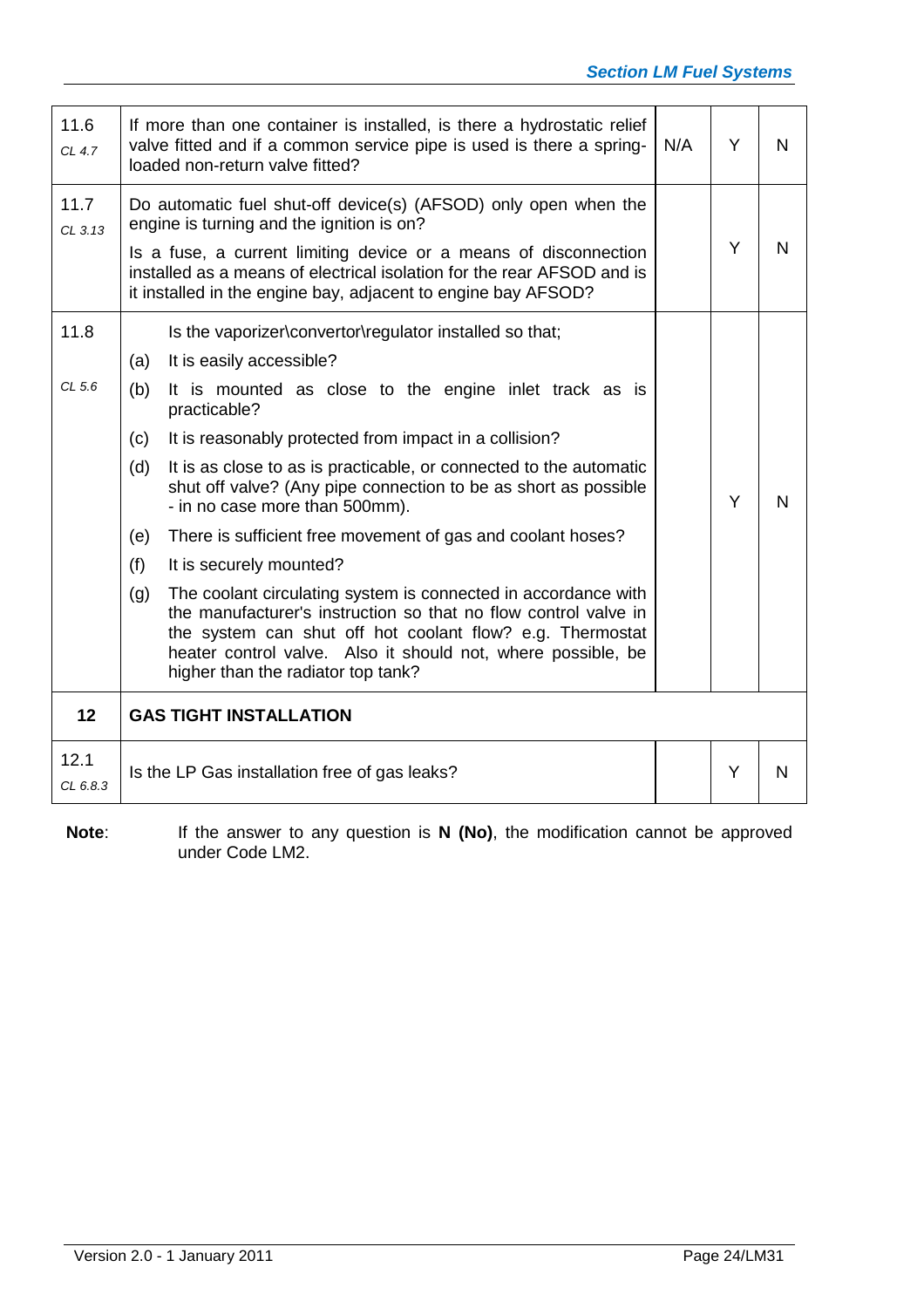|                                                      | <b>CERTIFICATION DETAILS</b> |  |  |  |  |              |  |  |  |  |  |                                      |             |  |  |  |
|------------------------------------------------------|------------------------------|--|--|--|--|--------------|--|--|--|--|--|--------------------------------------|-------------|--|--|--|
| <b>Make</b>                                          |                              |  |  |  |  | <b>Model</b> |  |  |  |  |  | <b>Year of</b><br><b>Manufacture</b> |             |  |  |  |
| <b>VIN</b>                                           |                              |  |  |  |  |              |  |  |  |  |  |                                      |             |  |  |  |
| <b>Chassis Number</b><br>(If applicable)             |                              |  |  |  |  |              |  |  |  |  |  |                                      |             |  |  |  |
| <b>Brief Description of</b><br><b>Modification/s</b> |                              |  |  |  |  |              |  |  |  |  |  |                                      |             |  |  |  |
| <b>Vehicle Modified By</b>                           |                              |  |  |  |  |              |  |  |  |  |  |                                      |             |  |  |  |
| <b>Certificate Number</b><br>(If applicable)         |                              |  |  |  |  |              |  |  |  |  |  |                                      |             |  |  |  |
| <b>Vehicle Certified By (Print)</b>                  |                              |  |  |  |  |              |  |  |  |  |  |                                      |             |  |  |  |
| <b>Signatory's Employer</b><br>(If applicable)       |                              |  |  |  |  |              |  |  |  |  |  |                                      |             |  |  |  |
| <b>Signatory's Signature</b>                         |                              |  |  |  |  |              |  |  |  |  |  |                                      | <b>Date</b> |  |  |  |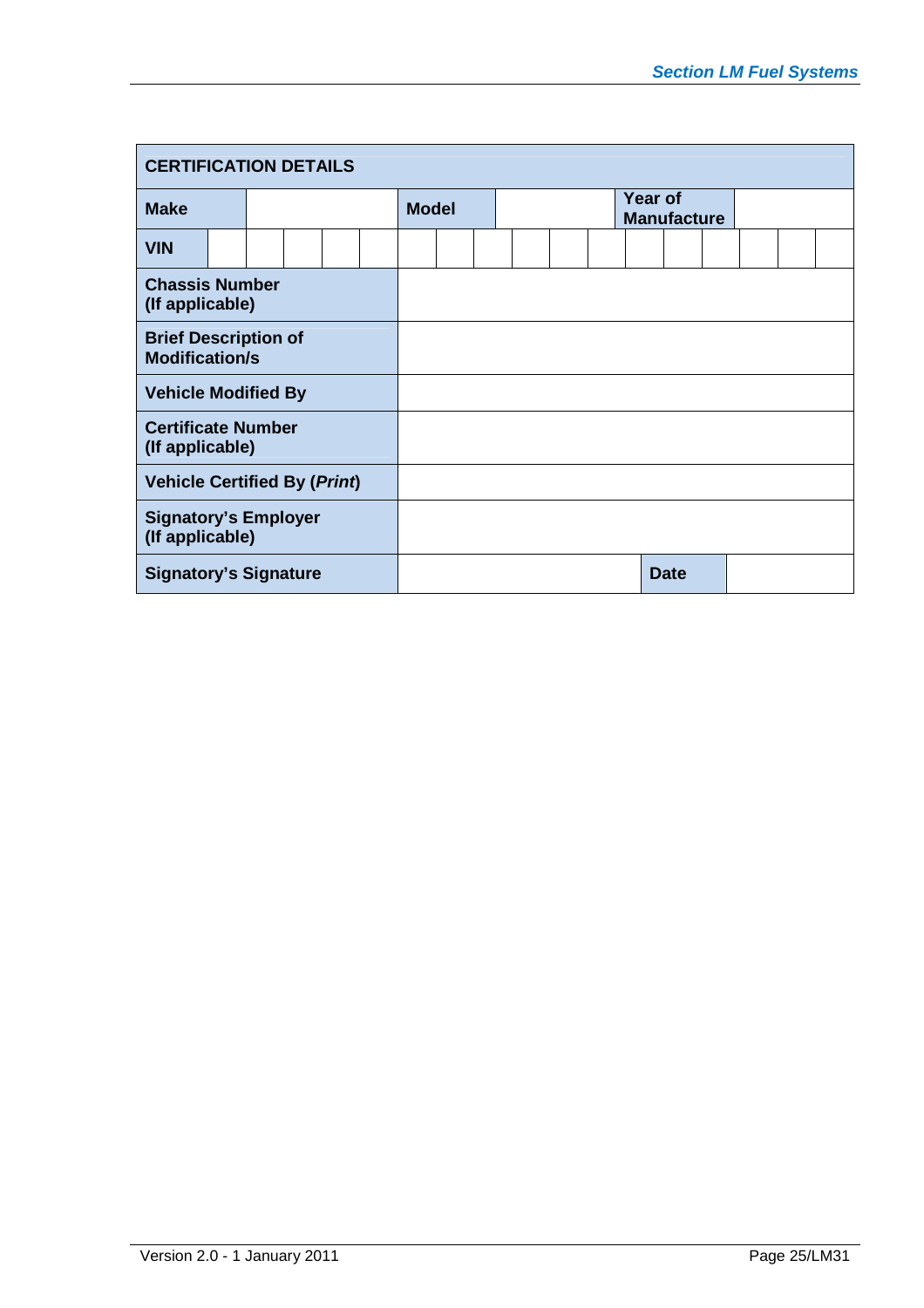# **NATURAL GAS (NG) FUEL SYSTEM INSTALLATIONS AND MODIFICATION**

### **CODE LM3**

#### **SCOPE**

Code LM3 provides for the conversion of light vehicles to be powered by Natural Gas (NG). NG is now used as the generic name for the two physical states of commercially available natural gas, i.e. Compressed Natural Gas (CNG) and Liquefied Natural Gas (LNG). Except where specifically required, the generic term will be used within this document.

Code LM3 also provides for dual fuel systems that include NG and petrol or NG and diesel.

Code LM3 does not apply to ADR category L-group vehicles and pre-ADR motor cycles and motor tricycles.

#### **MODIFICATIONS COVERED UNDER CODE LM3**

Modifications that may be performed under Code LM3:

- Installing a CNG fuel system;
- Converting an engine to operate on CNG or dual fuel (*dual fuel* could be either CNG & petrol or CNG & diesel); and
- Replacing the original CNG container with one of larger capacity or with a fibreglass or fibre-reinforced plastic (FRP) container.

#### **MODIFICATIONS NOT COVERED UNDER CODE LM3**

The following is a summary of the modifications that may not be performed under Code LM3:

- Fitting a liquefied petroleum gas fuel system (this is covered by Code LM2);
- Fitting replacement or modified fuel tanks (these are covered by Code LM1); and
- Fitting an LNG fuel system (refer to the appropriate vehicle Registration Authority for details of how to obtain approval).

#### **Note: Code LM3 is not utilised in Queensland.**

#### **COMPLIANCE WITH REGULATIONS**

Modified vehicles must continue to comply with the ADRs to which they were originally constructed, except as allowed for in the AVSR. These modified vehicles must also comply with the applicable in-service requirements of the AVSR.

Modified pre-ADR vehicles must continue to comply with the AVSR.

*Compliance with the AVSR* also means compliance with the equivalent regulations of a State or Territory of Australia.

Outlined below in Table LM5 are areas of the vehicle that may be affected by the modifications and that may require re-certification, testing and/or data to show compliance for the modified vehicle. This is not an exhaustive list and other modifications may also affect ADR compliance.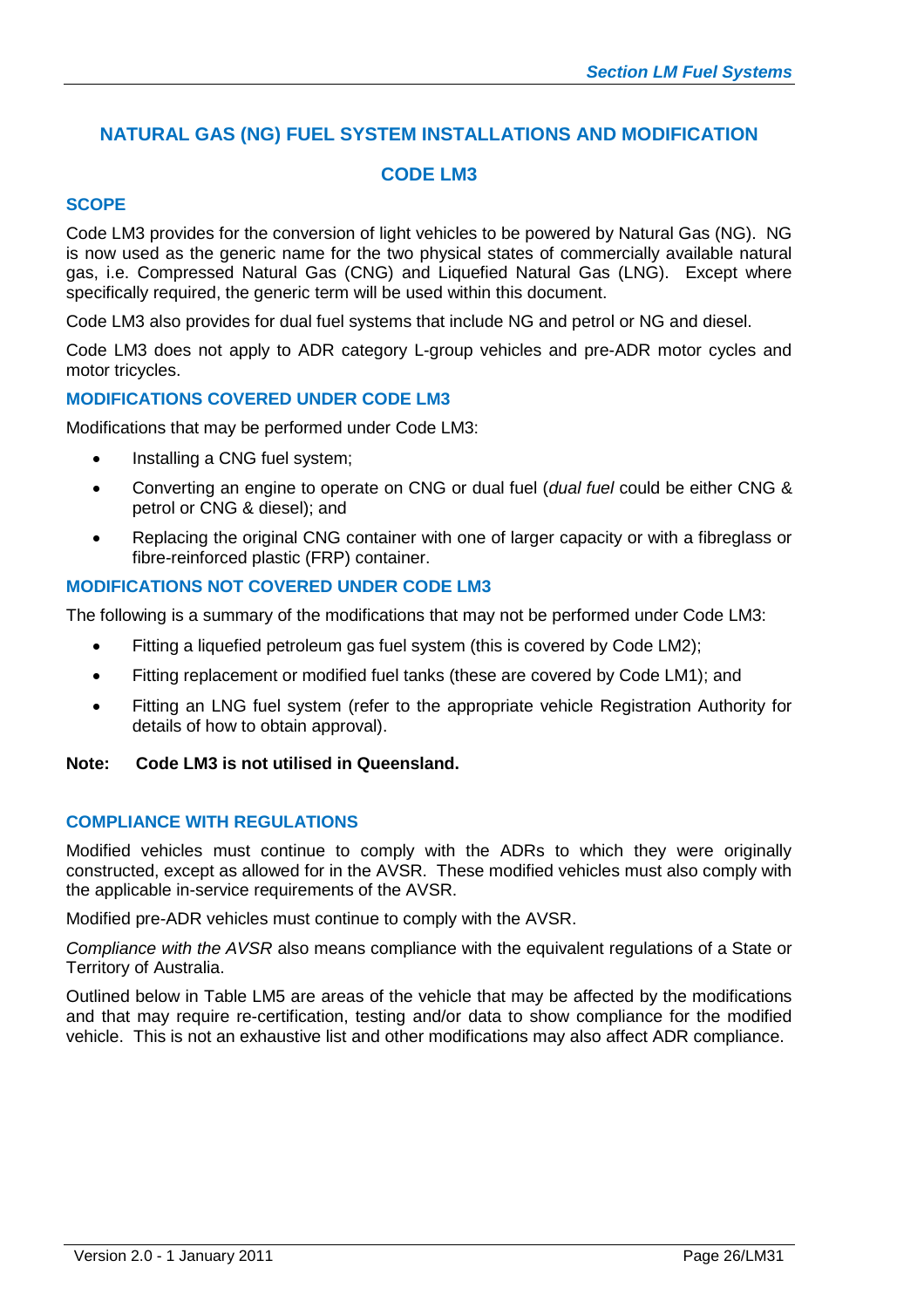| <b>ADRS</b>   | <b>DETAILS</b>                                                                                                                                                                                                                             |
|---------------|--------------------------------------------------------------------------------------------------------------------------------------------------------------------------------------------------------------------------------------------|
| ADR 26, 27x   | Vehicle Engine Emission Control                                                                                                                                                                                                            |
| ADR 37, 37/   | <b>Vehicle Emission Control</b>                                                                                                                                                                                                            |
| <b>ADR 40</b> | <b>Light Duty Vehicle Emissions Control</b>                                                                                                                                                                                                |
| ADR 41, 41/   | General Safety Requirements. The requirements for<br>positioning of exhaust outlets.                                                                                                                                                       |
| ADR 42/       | Vehicle Configuration and Dimensions - (Includes<br>provisions for ground clearance).                                                                                                                                                      |
| ADR 43/       | Specific Purpose Vehicle Requirements (Includes<br>provisions for LP Gas installation).                                                                                                                                                    |
| ADR 79/       | Vehicle Emission Control. This vehicle standard is<br>applicable to all M and N category vehicles with a GVM<br>less than or equal to 3.5 tonnes and with an engine that<br>operates on petrol, liquefied petroleum gas or natural<br>gas. |
| ADR 80/       | Emission Control for Heavy Vehicles. (This ADR<br>applies to vehicles of the M and N ADR categories, with<br>a GVM greater than 3.5 tonnes).                                                                                               |

| Table LM5 |                                 |  |  |  | Summary of items that if modified, may detrimentally affect |  |
|-----------|---------------------------------|--|--|--|-------------------------------------------------------------|--|
|           | compliance with applicable ADRs |  |  |  |                                                             |  |

**Note**: Any modifications to the vehicle that involve structural changes may affect compliance with seat belt and child restraint anchor points.

To determine the ADRs that apply to the vehicle in question, refer to the Applicability Tables in Section LO. Vehicles manufactured on or after 1 January 1969 and prior to 1 July 1988 need to comply with the Second Edition ADRs whilst vehicles manufactured after this date need to comply with the Third Edition ADRs. Section LO has separate applicability tables for each edition.

Alternatively, ADR applicability tables for individual vehicle categories may be referenced on the Department of Infrastructure and Transport *RVCS* website at the following address and under the section titled *ADR Applicability Tables*:

#### **http://rvcs.dotars.gov.au/**

The ADRs apply according to the vehicle's category and date of manufacture. It is the responsibility of the signatory to refer to the appropriate ADR applicable to the vehicle.

#### **SPECIFIC REQUIREMENTS**

The following are the requirements applying to vehicles that are converted to run on NG:

#### **1 INSTALLATION REQUIREMENTS**

A licensed gas fitter can only carry out work on a NG installation. The work for which a licence is needed includes installing a NG system to a motor vehicle or repairing or adjusting any NG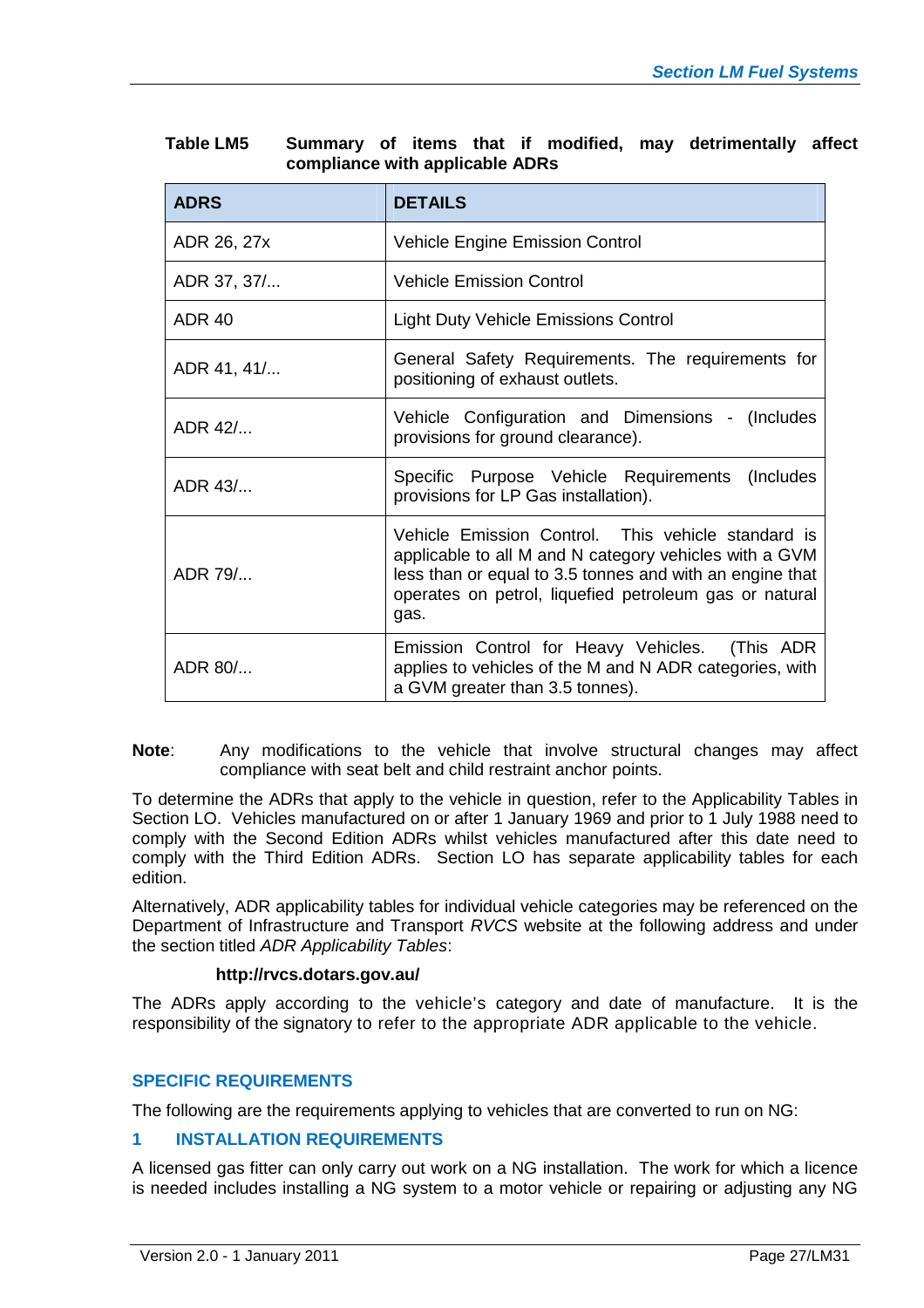equipment that has already been fitted to a vehicle. All NG related work must comply with the provisions of AS/NZS 2739: *Natural gas (NG) fuel systems for vehicle engines.*

After a NG installation is fitted to a vehicle the installer must: provide the owner of the vehicle a Certificate of Compliance confirming that the installation is in accordance with AS/NZS 2739.

#### **1.1 NG Compliance Plate**

A compliance plate must be securely attached to the body of the vehicle in a conspicuous position in the engine bay.

#### **1.2 NG Identification Labels**

The installer must attach labels to the outside of the vehicle, in conspicuous places at both the front and back. Usually, the labels are fitted to the vehicle's registration plates.

Previously the labels were required to be at least 25mm square, be red in colour and have white lettering at least 10mm high showing the letters *NG*.

However the current standard, AS/NZS 2739: specifies that the label:

- (a) shall be affixed to a metal plate not less than 1mm thick and mounted to the number plates;
- (b) size shall not be less than a 35mm diameter circle; (refer to Figure LM3);
- (c) colour shall be retro-reflective red complying with AS/NZS 1906.1 Class 2, and
- (d) shall have only the letters *CNG* in white and at least 10mm in height.

These labels are available from all licensed NG installers and should be used on all new installations. These labels may also be used to replace existing labels.

An identification label is required for each tank fitted to the vehicle - i.e. if two or more tanks are fitted, two labels must be attached to each number plate.



**Figure LM3 NG Vehicle Identification (Illustration only)**

#### **2 EMISSION REQUIREMENTS FOR NG FUELLED VEHICLES**

#### **2.1 Vehicles converted to run on NG only**

A vehicle can be converted to operate on NG only (single fuel) providing the following conditions are met:

 For vehicles built between 1 July 1976 and 1 February 1986 and originally operating on leaded petrol, there are no emission requirements other than that the maximum carbon monoxide concentration at engine idle speed must not exceed 4.5% and any engines that were originally fitted with exhaust gas re-circulation valves (EGR) and associated equipment must continue to be fitted with this equipment and the equipment must be operational;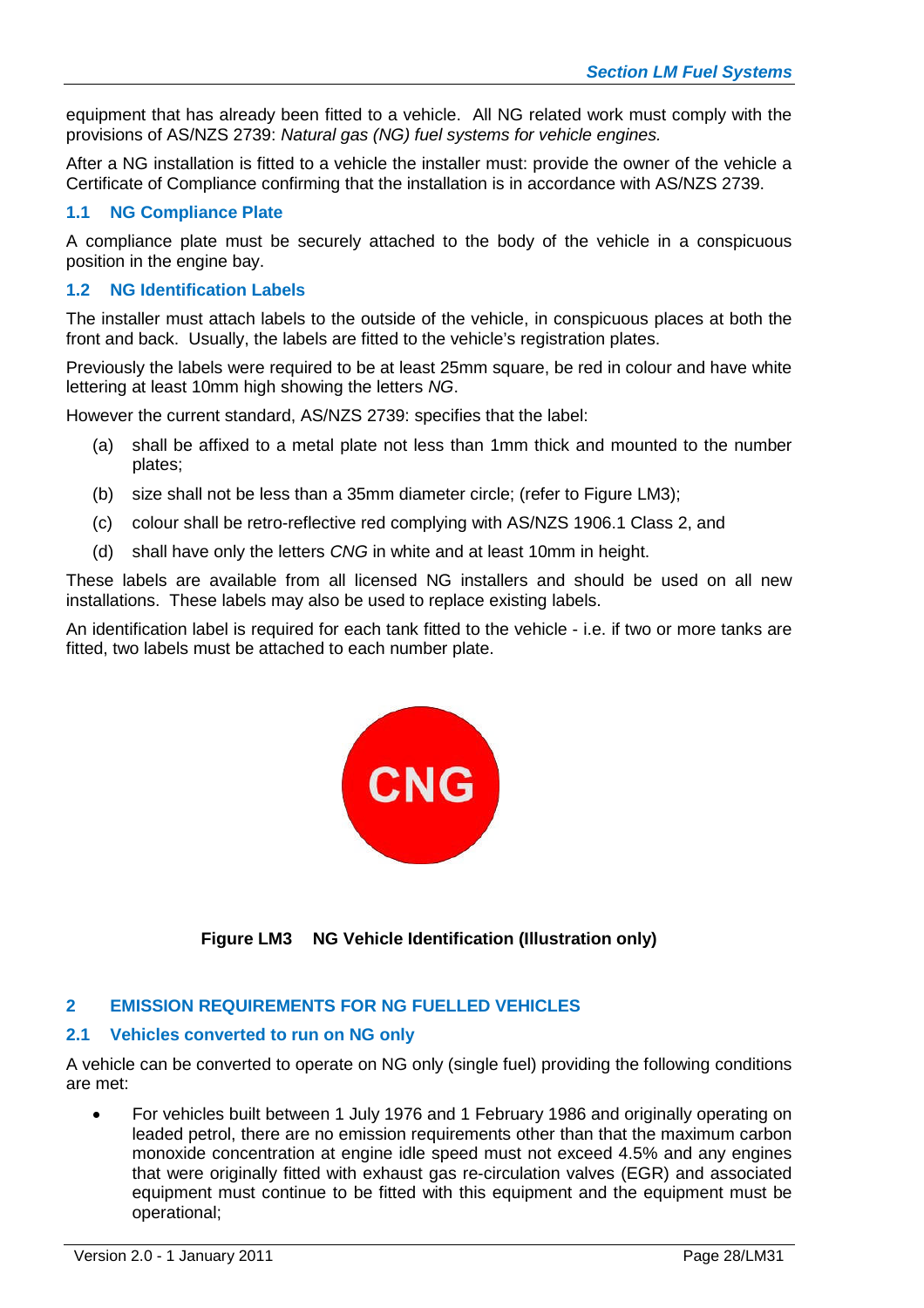- Catalytic converters and associated engine emission control systems fitted to any vehicle originally operating on unleaded petrol should remain operational after the modifications are completed. For vehicles that were built to complying with ADR 79 or ADR 80, catalytic converters and associated engine emission control systems originally fitted to the vehicle must remain operational; and
- Vehicles converted to operate on NG only are not required to retain the evaporative emission control system (carbon canister etc).

#### **2.2 Vehicles Converted to Run on Both Diesel (or Petrol) and NG**

An engine can be converted to operate on both diesel (or petrol) and NG provided that when the vehicle is operated solely on diesel (or petrol) it complies with the diesel (or petrol) related regulations. All emission control systems, fuel emission systems and devices and engine control and management systems, including catalytic converters and oxygen sensors, if originally fitted, must remain operational on all such vehicles.

Allowances are made for minor air cleaner and carburetion/injection modifications required to fit the conversion. The heated air intake system can be removed and replaced by a new unit if it is compatible with and recommended by the system manufacturer.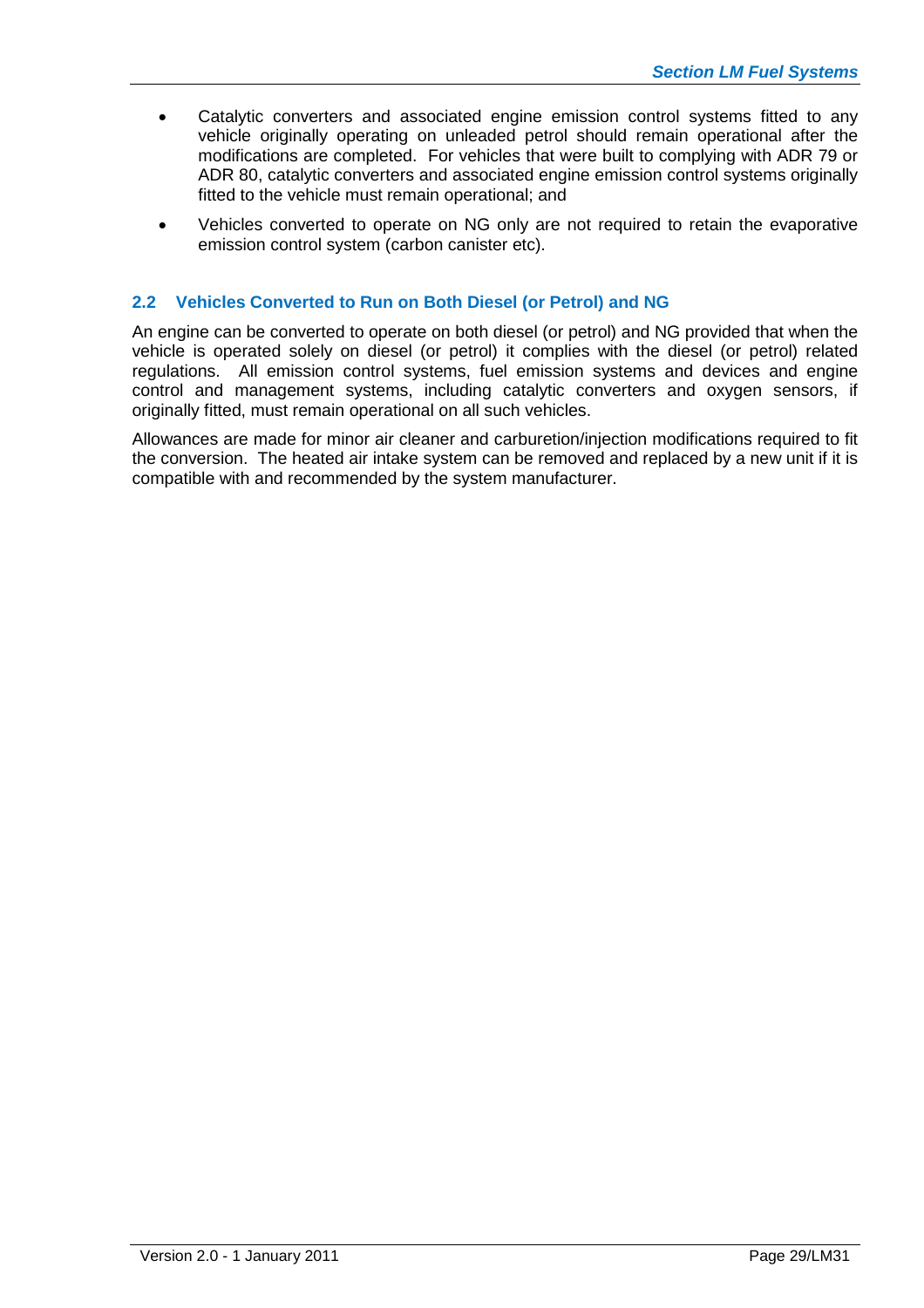### **CHECKLIST LM3**

# **NATURAL GAS (NG) FUEL SYSTEM INSTALLATIONS AND MODIFICATION**

# **CODE LM3**

(N/A=Not Applicable, Y=Yes, N=No)

| 1.  | <b>LICENSED INSTALLER</b>                                                                                                                                                                                                |     |   |   |  |  |  |  |  |
|-----|--------------------------------------------------------------------------------------------------------------------------------------------------------------------------------------------------------------------------|-----|---|---|--|--|--|--|--|
| 1.1 | Has the installation been performed by a licensed installer?                                                                                                                                                             |     | Y | N |  |  |  |  |  |
| 2.  | <b>NG COMPLIANCE PLATE</b>                                                                                                                                                                                               |     |   |   |  |  |  |  |  |
| 2.1 | Has the licensed installer fitted a NG compliance plate that<br>complies with the provisions of AS/NZS 2739 that confirms that all<br>NG work has been carried out according to the provisions of<br><b>AS/NZS 2739?</b> |     | Y | N |  |  |  |  |  |
| 3.  | <b>NG IDENTIFICATION LABEL</b>                                                                                                                                                                                           |     |   |   |  |  |  |  |  |
| 3.1 | Do the front and rear registration plates have a NG identification<br>Y<br>label attached as required by AS/NZS 2739?                                                                                                    |     |   |   |  |  |  |  |  |
| 4.  | <b>EMISSION CONTROL EQUIPMENT</b>                                                                                                                                                                                        |     |   |   |  |  |  |  |  |
| 4.1 | Where a vehicle has been converted to dual fuel, are all the original<br>emission control systems still connected as per the original<br>installation?                                                                   |     |   |   |  |  |  |  |  |
| 5.  | <b>WORKMANSHIP</b>                                                                                                                                                                                                       |     |   |   |  |  |  |  |  |
| 5.1 | Is all work including welding performed in accordance with<br>recognised engineering standards and to the satisfaction of the<br>Inspector?                                                                              |     | Y | N |  |  |  |  |  |
| 6.  | <b>FASTENERS</b>                                                                                                                                                                                                         |     |   |   |  |  |  |  |  |
| 6.1 | Are high tensile bolts and self-locking nuts used on all new critical<br>joints and mountings?                                                                                                                           | N/A | Y | N |  |  |  |  |  |
| 6.2 | Are all replacement fasteners equivalent to or better than original in<br>strength and quality?                                                                                                                          | N/A | Y | N |  |  |  |  |  |

[Continued overleaf]